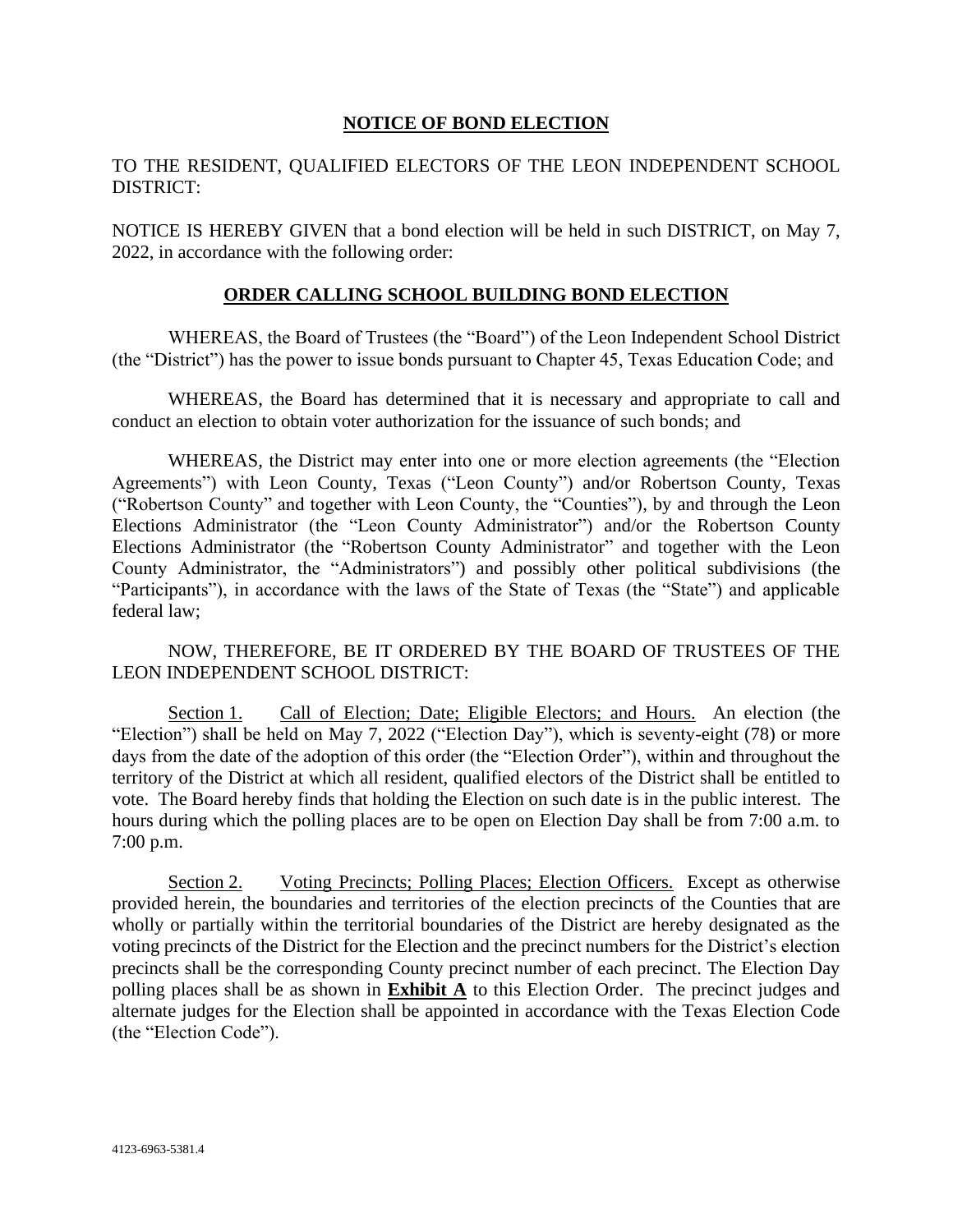In the event that the Superintendent, or his designee, shall determine from time to time that (a) a polling place hereafter designated shall become unavailable or unsuitable for such use, or it would be in the District's best interests to relocate such polling place, or (b) a presiding judge or alternate presiding judge hereafter designated shall become unqualified or unavailable, the Superintendent, or his designee, is hereby authorized to designate and appoint in writing a substitute polling place, presiding judge or alternate presiding judge, and correct or modify the exhibits to this Election Order, giving such notice, if any, as is required by the Election Code and as deemed sufficient.

Section 3. Proposition(s). At the Election there shall be submitted to the resident, qualified electors of the District the following proposition (the "Proposition"):

### **LEON INDEPENDENT SCHOOL DISTRICT - PROPOSITION A**

SHALL THE BOARD OF TRUSTEES (THE "BOARD") OF THE LEON INDEPENDENT SCHOOL DISTRICT (THE "DISTRICT") BE AUTHORIZED TO ISSUE BONDS OF THE DISTRICT, IN ONE OR MORE SERIES OR INSTALLMENTS, IN THE AMOUNT OF \$10,000,000 FOR THE CONSTRUCTION, REHABILITATION, RENOVATION, EXPANSION, IMPROVEMENT AND EQUIPMENT OF SCHOOL BUILDINGS IN THE DISTRICT AND THE PURCHASE OF NEW SCHOOL BUSES, WHICH BONDS SHALL MATURE, BEAR INTEREST AND BE ISSUED AND SOLD IN ACCORDANCE WITH LAW AT THE TIME OF ISSUANCE; AND SHALL THE BOARD BE AUTHORIZED TO LEVY, IMPOSE AND PLEDGE, AND CAUSE TO BE ASSESSED AND COLLECTED, ANNUAL AD VALOREM TAXES ON ALL TAXABLE PROPERTY IN THE DISTRICT SUFFICIENT, WITHOUT LIMIT AS TO RATE OR AMOUNT, TO PAY THE PRINCIPAL OF AND INTEREST ON THE BONDS, AND THE COSTS OF ANY CREDIT AGREEMENTS (INCLUDING CREDIT AGREEMENTS EXECUTED OR AUTHORIZED IN ANTICIPATION OF, IN RELATION TO, OR IN CONNECTION WITH THE BONDS), ALL AS AUTHORIZED BY THE CONSTITUTION AND LAWS OF THE STATE OF TEXAS AND THE UNITED STATES OF AMERICA?

Section 4. Ballots. The ballots shall conform to the requirements of the Election Code and shall have written or printed thereon the following: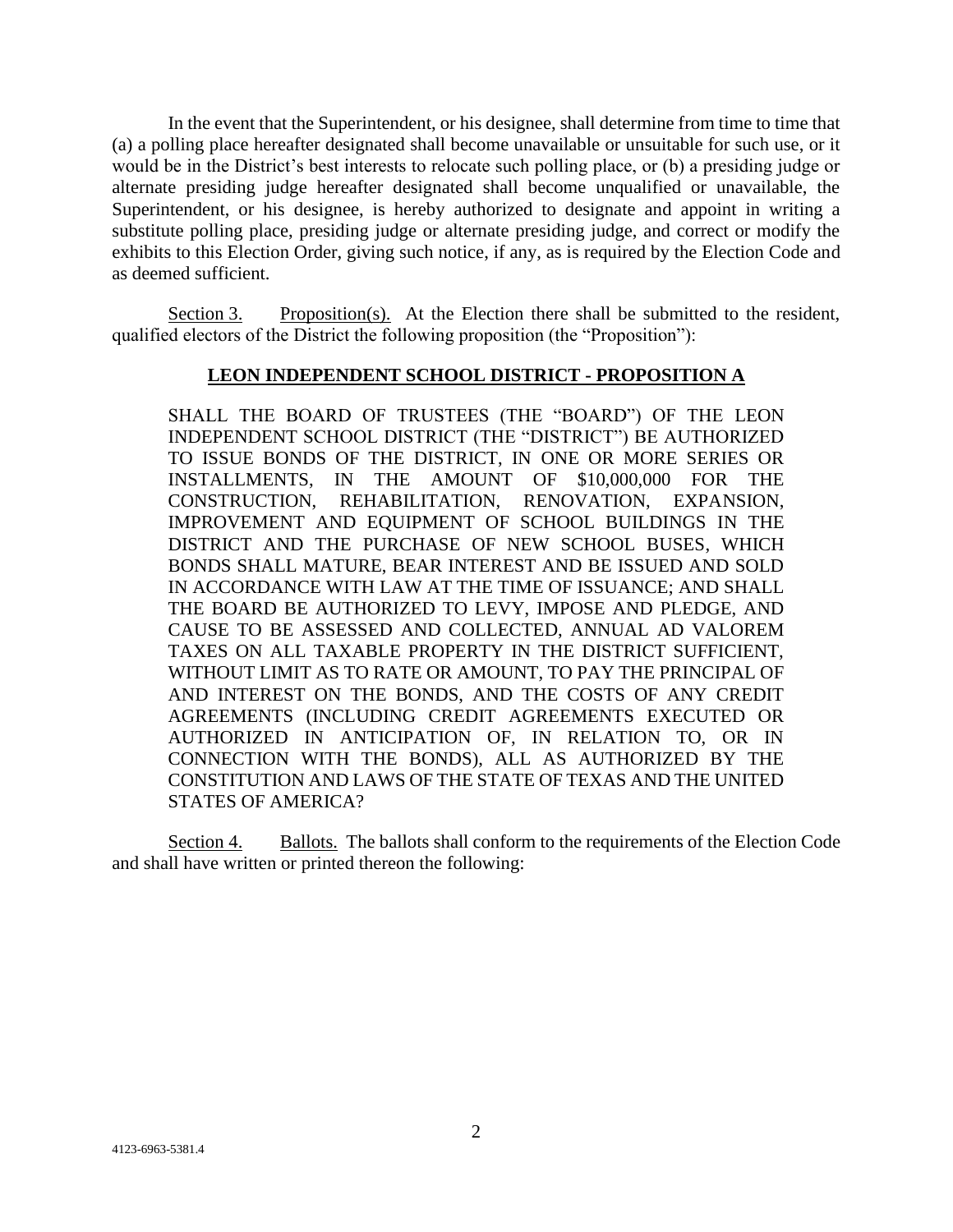### **LEON INDEPENDENT SCHOOL DISTRICT - PROPOSITION A**

|                    | THE ISSUANCE OF \$10,000,000 SCHOOL BUILDING    |
|--------------------|-------------------------------------------------|
|                    | BONDS FOR THE CONSTRUCTION, ACQUISITION,        |
|                    | REHABILITATION, RENOVATION, EXPANSION,          |
|                    | IMPROVEMENT AND EQUIPMENT OF SCHOOL             |
| $\lceil$   FOR     | BUILDINGS IN THE DISTRICT AND THE PURCHASE OF   |
|                    | NEW SCHOOL BUSES, AND LEVYING AND IMPOSITION    |
|                    | OF TAXES SUFFICIENT TO PAY THE PRINCIPAL OF AND |
| $\lceil$   AGAINST | INTEREST ON THE BONDS AND THE COSTS OF ANY      |
|                    | CREDIT AGREEMENTS. REQUIRED STATEMENT FOR       |
|                    | ALL SCHOOL DISTRICT BOND PROPOSITIONS: THIS IS  |
|                    | A PROPERTY TAX INCREASE. PURSUANT TO SECTION    |
|                    | 45.003, TEXAS EDUCATION CODE.                   |

Section 5. Voting. Electronic voting machines may be used in holding and conducting the Election on Election Day; provided, however, in the event the use of such electronic voting machines is not practicable, the Election may be conducted on Election Day by the use of paper ballots (except as otherwise provided in this section). Electronic voting machines or paper ballots may be used for early voting by personal appearance (except as otherwise provided in this section). As required by the Election Code, the District shall provide at least one accessible voting system in each polling place used in the Election. Such voting system shall comply with Texas and federal laws establishing the requirement for voting systems that permit voters with physical disabilities to cast a secret ballot. Paper ballots may be used for early voting by mail.

Each voter desiring to vote in favor of a Proposition shall mark the ballot indicating "FOR" the Proposition, and each voter desiring to vote against a Proposition shall mark the ballot indicating "AGAINST" the Proposition. Voting will be conducted in accordance with the Election Code.

Section 6. Early Voting. Early voting, both by personal appearance and by mail, will be conducted in accordance with the Election Code. Early voting by personal appearance shall be conducted at the locations, on the dates and at the times as shown in **Exhibit B**. Early voting by personal appearance shall begin on Monday, April 25, 2022 and end on Tuesday, May 3, 2022.

For the use of those voters who are entitled by law to vote early by mail, the early voting clerk shall provide each voter with a ballot with instructions to mark the ballot indicating his or her vote "FOR" or "AGAINST" each Proposition.

The Board hereby appoints the Leon County Administrator as the regular early voting clerk for the portion of the District within Leon County and the Robertson County Administrator as the regular early voting clerk for the portion of the District within Robertson County. Each Administrator's contact information/delivery addresses for applications for ballots to be voted by mail and other matters related to the Election is as follows:

## **Leon County**

**Name:** Ms. Donna Golden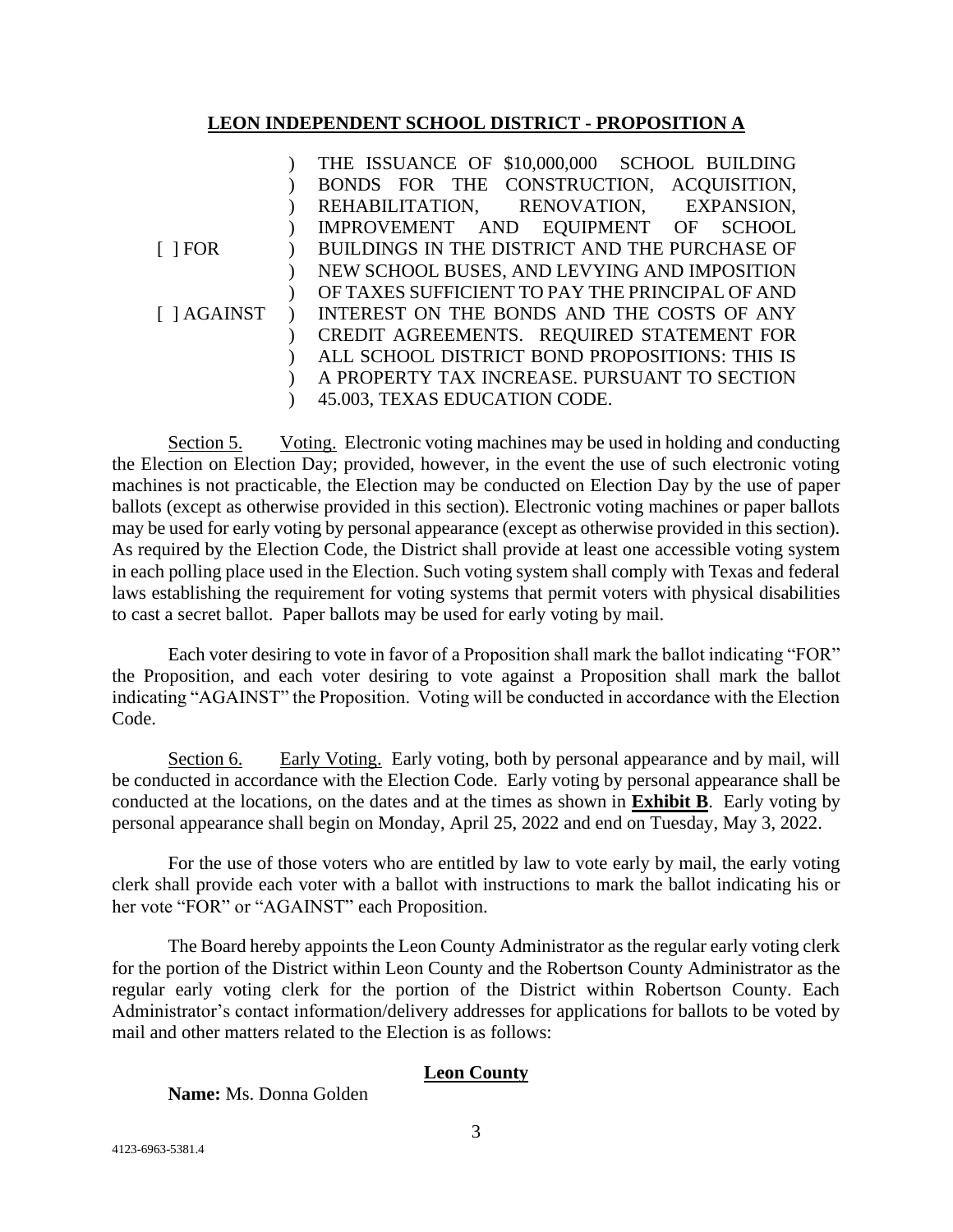**Official Mailing Address:** PO Box 1239, Centerville, TX 75833 **Physical Address:** 155 N. Cass Street, Centerville, TX 75833 **E-mail Address:** [donna.golden@co.leon.tx.us](mailto:donna.golden@co.leon.tx.us) **Phone Number: (903) 536-4469 Fax Number:** (903) 536-1773 **Website Address:** <https://www.co.leon.tx.us/page/leon.Elections>

#### **Robertson County**

**Name:** Ms. Rebekah Callaway **Official Mailing Address:** P.O. Box 819, Franklin, TX 77856 **Physical Address:** 601 North Hearne Street, Franklin, TX 77856 **E-mail Address:** [elections.dept@co.robertson.tx.us](mailto:elections.dept@co.robertson.tx.us) **Phone Number:** (979) 828-5726 **Fax Number:** (979) 828-4584 **Website Address:** <https://www.co.robertson.tx.us/page/robertson.Elections>

The Administrators are hereby authorized and directed to designate the early voting ballot board and other officers required to conduct early voting for the Election.

Section 7. Conduct of Election. The Election shall be conducted by election officers, including the precinct judges and alternate judges or clerks appointed by the Board, in accordance with the Election Agreements, the Education Code, the Election Code and the Constitution and laws of the State and the United States of America. The President of the Board, the Superintendent, and their respective designees, are authorized to enter into, execute and deliver one or more Election Agreements, in accordance with applicable provisions of the Election Code. The terms and provisions of each Election Agreement are hereby incorporated into this Election Order. To the extent of any conflict between this Election Order and an Election Agreement, the terms and provisions of the Election Agreement shall prevail, and the President of the Board, the Superintendent, and their respective designees, are authorized to make such corrections, changes, revisions and modifications to this Election Order, including the exhibits hereto, as are deemed necessary or appropriate to conform to the Election Agreement, to comply with applicable state and federal law and to carry out the intent of the Board, as evidenced by this Election Order. The Administrators shall be responsible for establishing the central counting station for the ballots cast in the Election and appointing the personnel necessary for such station.

Section 8. Bilingual Election Materials. All notices, instructions, and ballots pertaining to the Election shall be furnished to voters in both English and Spanish and persons capable of acting as translators in both English and Spanish shall be made available to assist Spanish language speaking voters in understanding and participating in the election process.

Section 9. Delivery of Voted Ballots; Counting; Tabulation; Canvassing of Returns; Declaring Results. The ballots shall be counted by one or more teams of election officers assigned by the presiding judges, each team to consist of two or more election officers. After completion of his responsibilities under the Election Code, including the counting of the voted ballots and the tabulation of the results, the presiding judge shall make a written return of the Election results to the District in accordance with the Election Code. The Board shall canvass the returns and declare the results of the Election.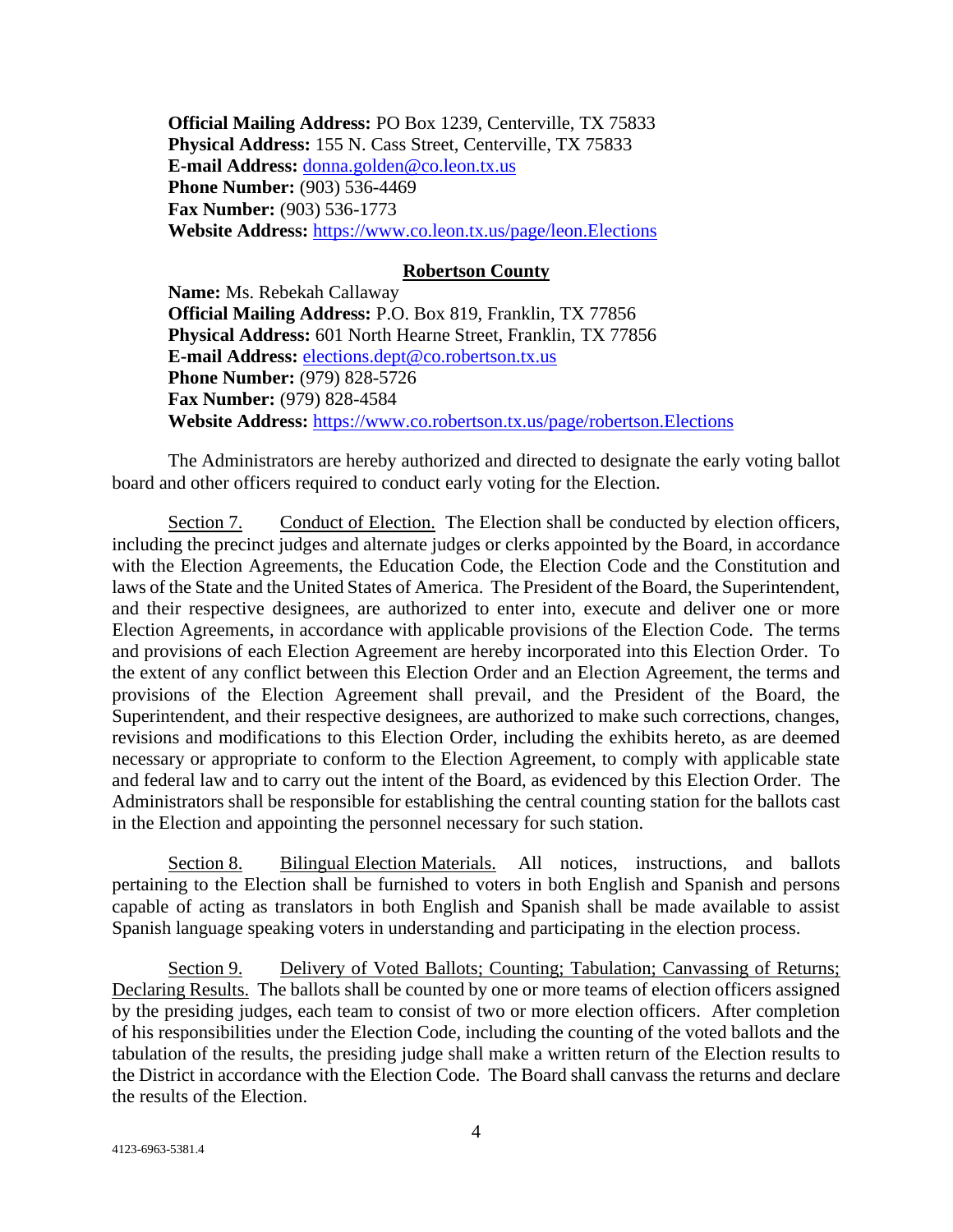If a majority of the resident, qualified electors of the District voting at the Election, including those voting early, shall vote in favor of a Proposition, then the issuance and sale of the bonds described in the Proposition shall be authorized in the maximum amount contained therein, and the bonds shall be issued and sold at the price or prices and in such denominations determined by the Board to be in the District's best interest.

Section 10. Training of Election Officials. Pursuant to the Election Code, a public school of instruction for all election officers and clerks may be held as arranged or contracted by the Administrators.

Section 11. Notice of Election; Voter Information Document. Notice of the Election shall be given in the manner required by the Election Code and other applicable law. A voter information document for each Proposition in the form attached hereto is hereby approved, together with such revisions as may be approved by the Superintendent, and shall be posted as and if required by law. To the extent required by law, each notice of the Election shall include the District's internet website address, which is [https://www.leonisd.net/.](https://www.leonisd.net/)

Section 12. Notice of Meeting. The Board officially finds, determines, recites and declares that written notice of the date, hour, place and subject of the meeting at which this Election Order is adopted was posted on a bulletin board located at a place convenient to the public at the District's administrative offices for a least seventy-two (72) hours preceding the scheduled time of the meeting; that a telephonic or telegraphic notice of such meeting was given to all news media who have consented to pay any and all expenses incurred by the District in connection with providing such notice, both as required by the Open Meetings Law, Chapter 551, Texas Government Code, as amended; and that such meeting was open to the public as required by law at all times during which this Election Order and the subject matter thereof was discussed, considered and formally acted upon.

#### Section 13. Mandatory Statement of Information.

(a) Pursuant to Section 3.009, Texas Election Code: (i) the proposition language that will appear on the ballot is set forth in Section 4 of this Election Order, (ii) the purposes for which the bonds are to be authorized are set forth in Section 3 of this Election Order, (iii) the principal amount of bonds to be authorized is set forth in Section 3 of this Election Order, (iv) if the issuance of bonds is authorized by voters, taxes sufficient, without limit as to rate or amount, to pay the principal of and interest on the bonds and the costs of any credit agreements may be imposed, as set forth in Section 3 of this Election Order, (v) bonds authorized pursuant to this Election Order may be issued to mature over a specified number of years (not to exceed the lesser of 40 years or the maximum number of years authorized by law) and bearing interest at the rate or rates (not to exceed 15%), as authorized by law and determined by the Board, (vi) as of the date of the adoption of this Election Order, the aggregate amount of outstanding principal of the District's debt obligations is \$2,395,000.00, and the aggregate amount of outstanding interest on the District's debt obligations is \$66,225.00, and (vii) the District's ad valorem debt service tax rate as of the date of adoption of this Election Order is \$0.130000 per \$100 valuation of taxable property.

(b) Based upon market conditions as of the date of this Election Order, the maximum net effective interest rate for any series of the bonds is estimated to be 3.25%. Such estimated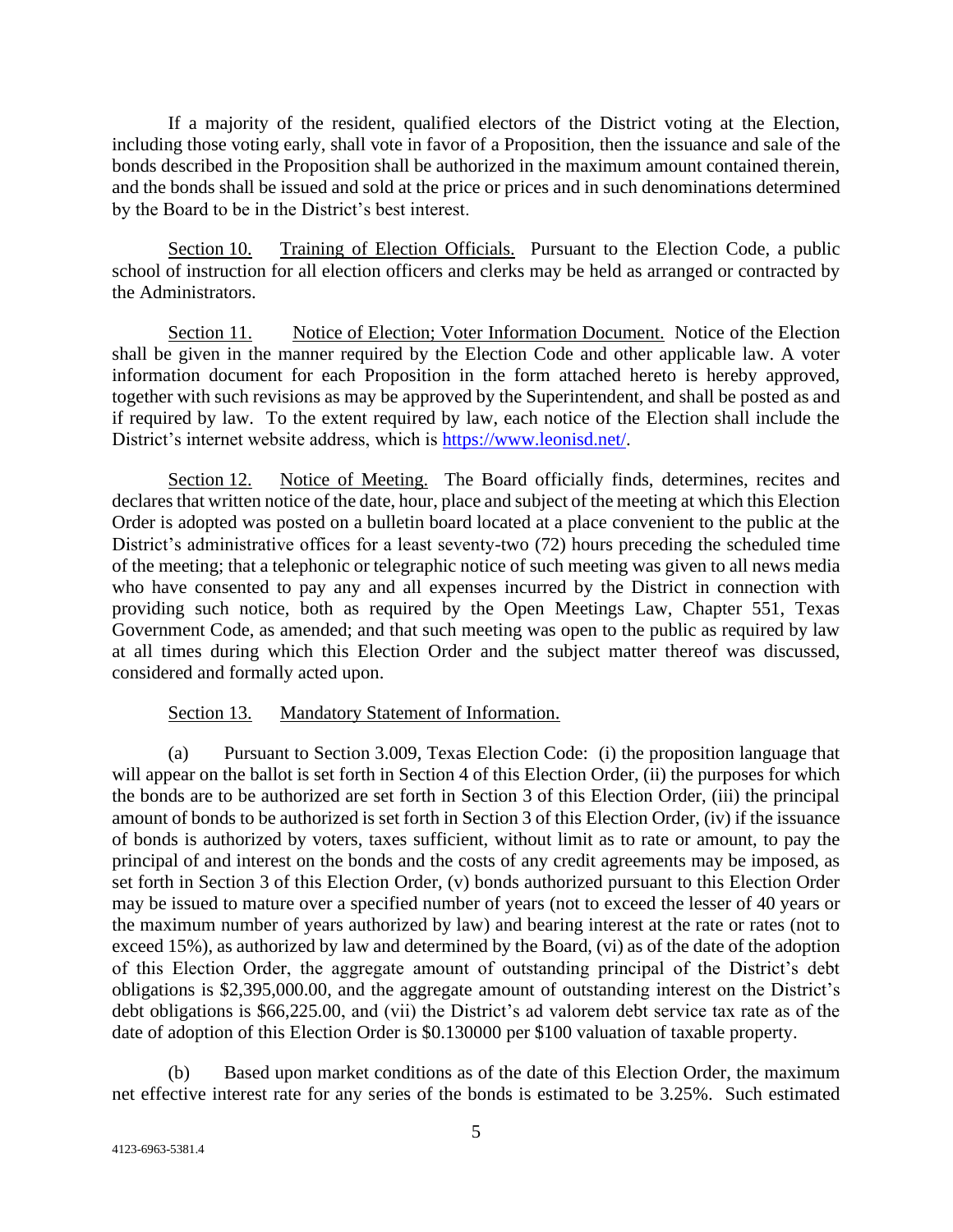maximum interest rate is provided as a matter of information, but is not a limitation on the interest rate at which the bonds, or any series thereof, may be sold. In addition, the estimate contained in this subsection (b) is (i) based on certain assumptions (including assumptions concerning prevailing market and economic conditions at the time(s) of issuance of the bonds) and derived from projections obtained from the District's financial advisor, (ii) subject to change to the extent that actual facts, circumstances and conditions prevailing at the time that the bonds are issued differ from such assumptions and projections, (iii) provided solely in satisfaction of the requirements of Section 3.009, Texas Election Code, and for no other purpose, without any assurance that such projections will be realized, and (iv) not intended to and does not give rise to a contract with voters or limit the authority of the Board to issue bonds in accordance with the Proposition submitted by this Election Order.

Section 14. Authority of the Superintendent. The Superintendent shall have the authority to take, or cause to be taken, all reasonable or necessary actions to ensure that the Election is fairly held and returns properly counted and tabulated for canvass by the Board, which actions are hereby ratified and confirmed. Without limiting the generality of the immediately preceding sentence, the Superintendent and his designees are hereby authorized to complete and update, as necessary, the exhibits attached hereto with any alterations or changes in or additions to the polling locations and other information, as necessary.

Section 15. Authorization to Execute. The President or Vice President of the Board is authorized to execute and the Secretary of the Board is authorized to attest this Election Order on behalf of the Board; and the President or Vice President of the Board is authorized to do all other things legal and necessary in connection with the holding and consummation of the Election.

Section 16. Effective Date. This Election Order is effective immediately upon its passage and approval.

[*Signature page follows*]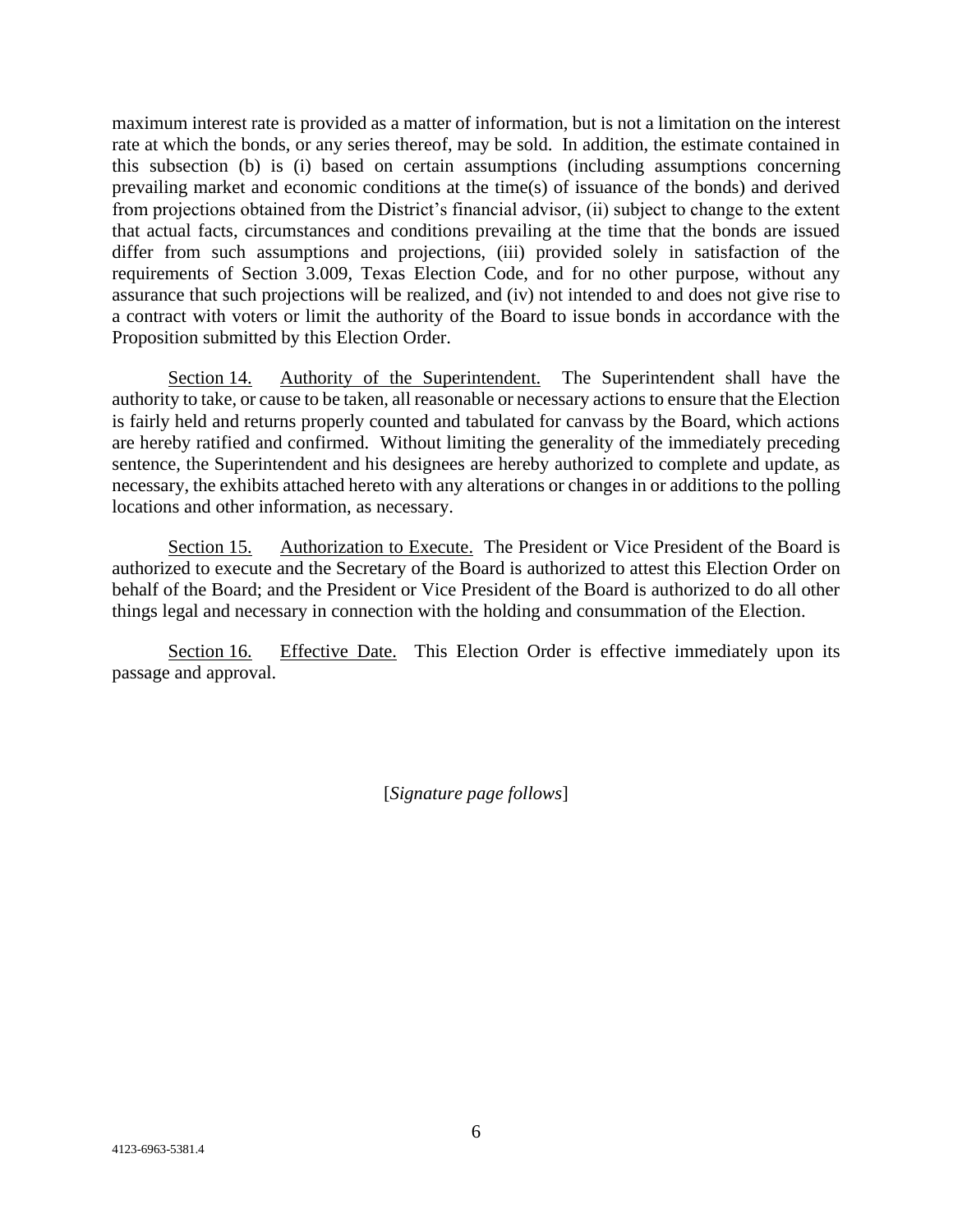PASSED AND APPROVED this February 15, 2022.

*/s/ Kyle Futrell*

 $\overline{a}$ 

President, Board of Trustees

ATTEST:

l

*/s/ Chad Thomas*

Secretary, Board of Trustees

Signature Page Leon Independent School District Order Calling Bond Election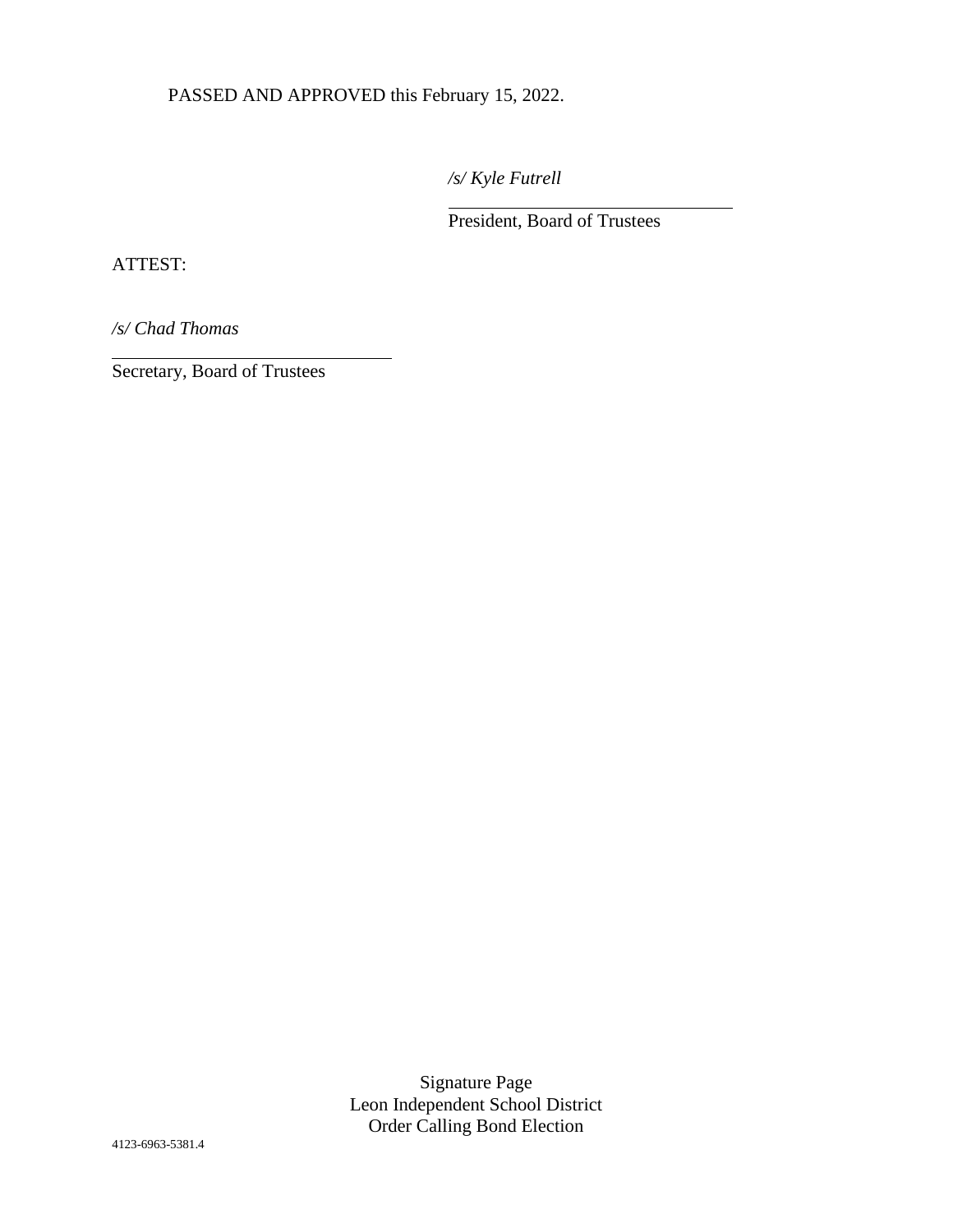# **EXHIBIT A**

## **ELECTION DAY POLLING LOCATIONS (Between the hours of 7:00 a.m. and 7:00 p.m.)**

## **Leon County**

| <b>VOTING PRECINCTS</b> | POLLING LOCATION                      |  |
|-------------------------|---------------------------------------|--|
| 1, 2, 3 and 14          | <b>Centerville Municipal Building</b> |  |
|                         | 325 East St. Mary's                   |  |
|                         | Centerville, TX 75833                 |  |
| 4, 5 and 6              | Masonic Lodge                         |  |
|                         | 150 N. 3rd Street                     |  |
|                         | Normangee, TX 77871                   |  |
| 7                       | <b>Marquez Community Center</b>       |  |
|                         | 141 N. Pearl                          |  |
|                         | Marquez, TX 77865                     |  |
| 8 and 9                 | Jewett Civic Center - Community Room  |  |
|                         | 111 N. Robinson Avenue                |  |
|                         | Jewett, TX 75846                      |  |
| 10, 11 and 13           | <b>Buffalo Civic Center</b>           |  |
|                         | 941 N. Hill                           |  |
|                         | Buffalo, TX 75831                     |  |
| 12                      | County Barn #2                        |  |
|                         | 119 W. Front Street                   |  |
|                         | Oakwood, TX 75855                     |  |

# **Robertson County**

| <b>VOTING PRECINCT</b> | <b>POLLING LOCATION</b>   |
|------------------------|---------------------------|
|                        | <b>Seale Fire Station</b> |
|                        | 10473 FM 937              |
|                        | Thornton, TX, 76687-2655  |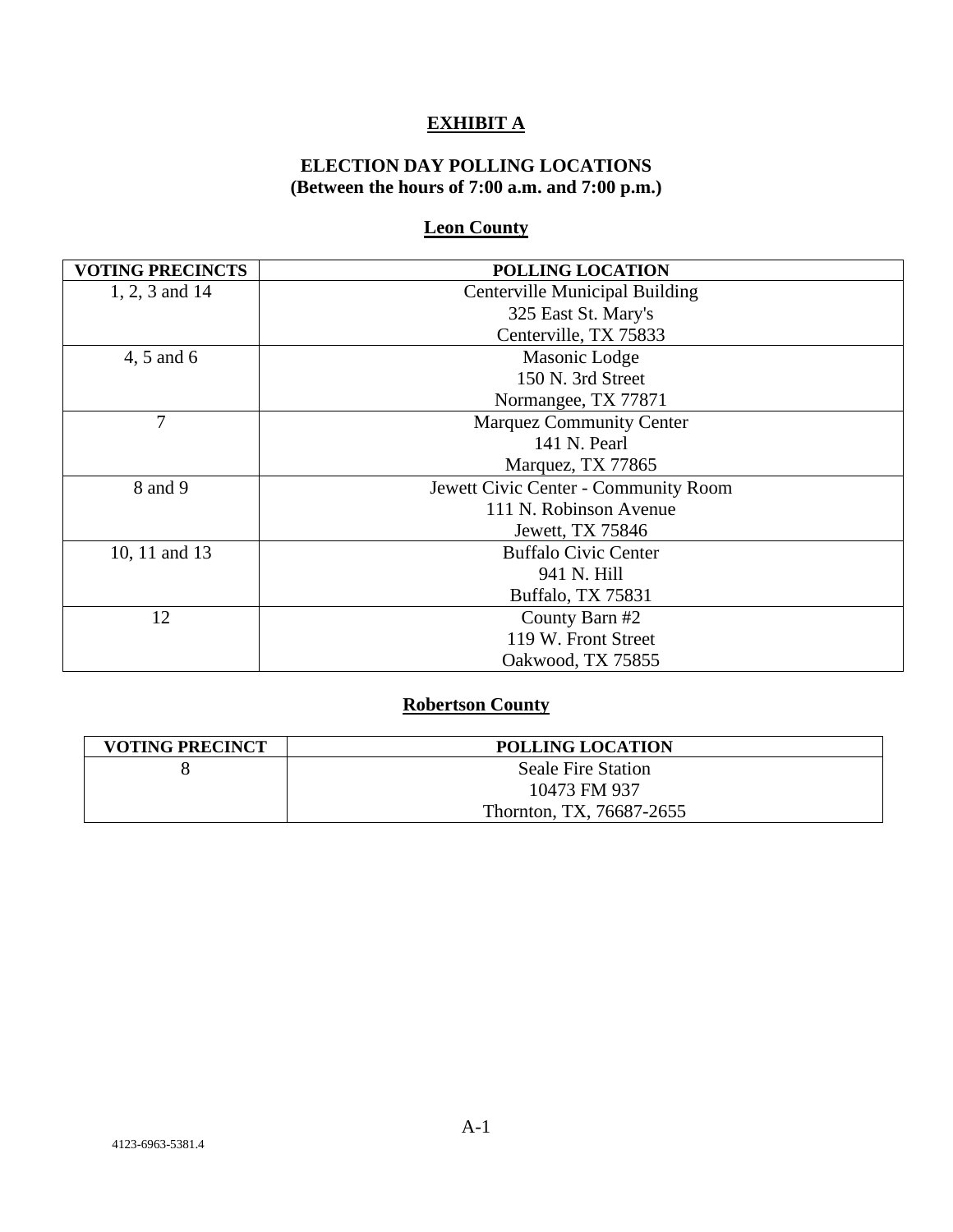## **EXHIBIT B**

### **EARLY VOTING POLLING LOCATIONS AND TIMES**

### **Leon County**

#### **For early voting, a voter may vote at any of the locations listed below:**

*(Para Votación Adelantada, los votantes podrán votar en cualquiera de las ubicaciones nombradas abajo.)*

| Locations for Main & Branch                                                                                                                                                           | Days and Hours of Operation                                                                                                          |  |
|---------------------------------------------------------------------------------------------------------------------------------------------------------------------------------------|--------------------------------------------------------------------------------------------------------------------------------------|--|
| Early Voting Polling Places<br>Include Name of Building $&$<br>Address<br>(Ubicación de las casillas electorales de votación<br>adelantada) (Incluir Nombre del Edificio y Dirección) | Días y Horas Hábiles                                                                                                                 |  |
| Election Administrator's Office; Annex II*                                                                                                                                            | Monday, April 25 <sup>th</sup> - Tuesday, May 3 <sup>rd</sup> , 2022                                                                 |  |
| 155 N. Cass, 2nd Floor<br>Centerville, TX 75833                                                                                                                                       | Monday – Friday only, 8:00 A.M. - 5:00 P.M., open<br>during lunch.                                                                   |  |
|                                                                                                                                                                                       | Lunes 25 de abril – martes 3 de mayo de 2022<br>Solo de lunes a viernes, de $8:00$ a.m. $-5:00$<br>p.m., abierto durante el almuerzo |  |
| Leon ISD Administration Building                                                                                                                                                      | Monday, April 25 <sup>th</sup> - Tuesday, May 3 <sup>rd</sup> , 2022                                                                 |  |
| 12168 Hwy 79 W                                                                                                                                                                        | Monday – Friday only, $8:00$ A.M. - $3:00$ P.M., open<br>during lunch.                                                               |  |
| Jewett, TX 75846                                                                                                                                                                      | Lunes 25 de abril – martes 3 de mayo de 2022                                                                                         |  |
|                                                                                                                                                                                       | Solo de lunes a viernes, de $8:00$ a.m. $-3:00$<br>p.m., abierto durante el almuerzo.                                                |  |
| Normangee ISD - Administration Conference Room                                                                                                                                        | Monday, April $25th - Tuesday$ , May $3rd$ , 2022                                                                                    |  |
| 116 Spur #3<br>Normangee, TX 77871                                                                                                                                                    | Monday – Friday only, 8:00 A.M. - 4:00 P.M., open<br>during lunch                                                                    |  |
|                                                                                                                                                                                       | Lunes 25 de abril – martes 3 de mayo de 2022                                                                                         |  |
|                                                                                                                                                                                       | Solo de lunes a viernes, de 8:00 a.m. - 4:00 p.m.,<br>abierto durante el almuerzo                                                    |  |

#### **Robertson County**

#### **Early Voting Dates and Times:**

April 25 - April 29; 8:00 a.m. - 4:30 p.m. April 30; 10:00 am - 6:00 pm May 2 – May 3; 7:00 a.m. - 7:00 p.m.

#### **Early Voting Locations:**

Robertson County Election Center, 601 N Hearne St, Franklin, TX 77856\* Hearne Public Safety Building, 306 W 3rd St, Hearne, TX 77859 JP #4 Office 113 Jack St, Bremond, TX 76629

\*Main Early Voting Location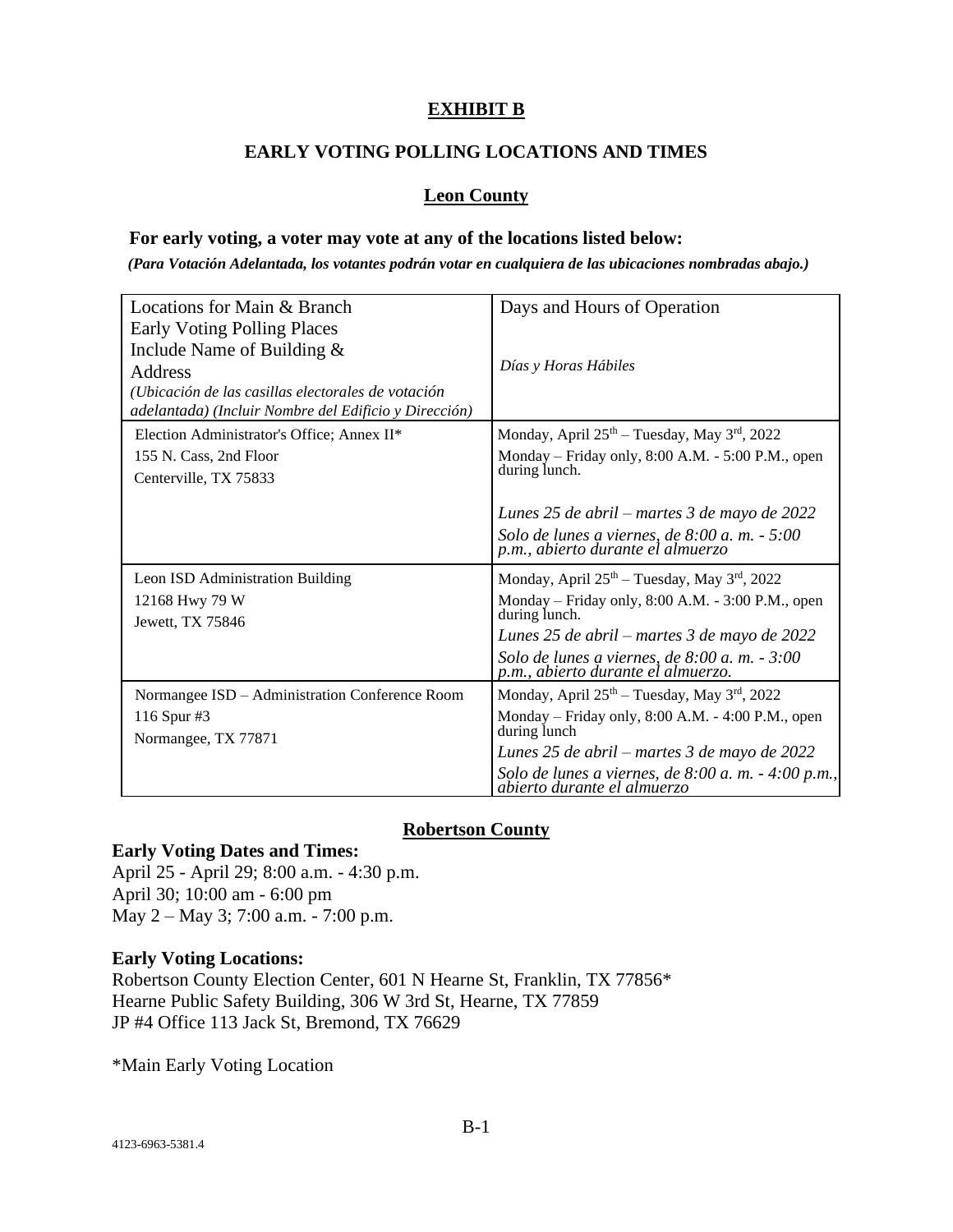## **EXHIBIT C**

# **VOTER INFORMATION DOCUMENT**

# **LEON INDEPENDENT SCHOOL DISTRICT - PROPOSITION A**

|                | THE ISSUANCE OF \$10,000,000 SCHOOL BUILDING    |
|----------------|-------------------------------------------------|
|                | BONDS FOR THE CONSTRUCTION, ACQUISITION,        |
|                | REHABILITATION, RENOVATION, EXPANSION,          |
|                | IMPROVEMENT AND EQUIPMENT OF SCHOOL             |
| $\lceil$   FOR | BUILDINGS IN THE DISTRICT AND THE PURCHASE OF   |
|                | NEW SCHOOL BUSES, AND LEVYING AND IMPOSITION    |
|                | OF TAXES SUFFICIENT TO PAY THE PRINCIPAL OF AND |
| [ ] AGAINST    | INTEREST ON THE BONDS AND THE COSTS OF ANY      |
|                | CREDIT AGREEMENTS. REQUIRED STATEMENT FOR       |
|                | ALL SCHOOL DISTRICT BOND PROPOSITIONS: THIS IS  |
|                | A PROPERTY TAX INCREASE. PURSUANT TO SECTION    |
|                | 45.003, TEXAS EDUCATION CODE.                   |

| Principal of the debt obligations to be authorized                                                                                                                                                                                                                                                         | \$10,000,000.00                           |
|------------------------------------------------------------------------------------------------------------------------------------------------------------------------------------------------------------------------------------------------------------------------------------------------------------|-------------------------------------------|
| Estimated interest for the debt obligations to be authorized<br>2.                                                                                                                                                                                                                                         | \$1,778,199.00                            |
| 3. Estimated combined principal and interest required to pay on time<br>and in full the debt obligations to be authorized                                                                                                                                                                                  | \$11,778,199.00                           |
| Principal of all outstanding debt obligations of the District <sup>*</sup><br>4.                                                                                                                                                                                                                           | \$2,395,000.00                            |
| 5. Estimated remaining interest on all outstanding debt obligations of<br>the District <sup>*</sup>                                                                                                                                                                                                        | \$66,225.00                               |
| 6. Estimated combined principal and interest required to pay on time<br>and in full all outstanding debt obligations of the District*                                                                                                                                                                      | \$2,461,225.00                            |
| 7. Estimated maximum annual increase in the amount of taxes that<br>would be imposed on a residence homestead in the District with an<br>appraised value of \$100,000 to repay the debt obligations to be<br>authorized, if approved, based upon assumptions made by the<br>governing body of the District | \$0.00                                    |
| 8. Other information that the District considers relevant or necessary<br>to explain the foregoing information                                                                                                                                                                                             | See major<br>assumptions listed<br>below. |

\* As of the date of adoption of the District's Bond Election Order (defined below).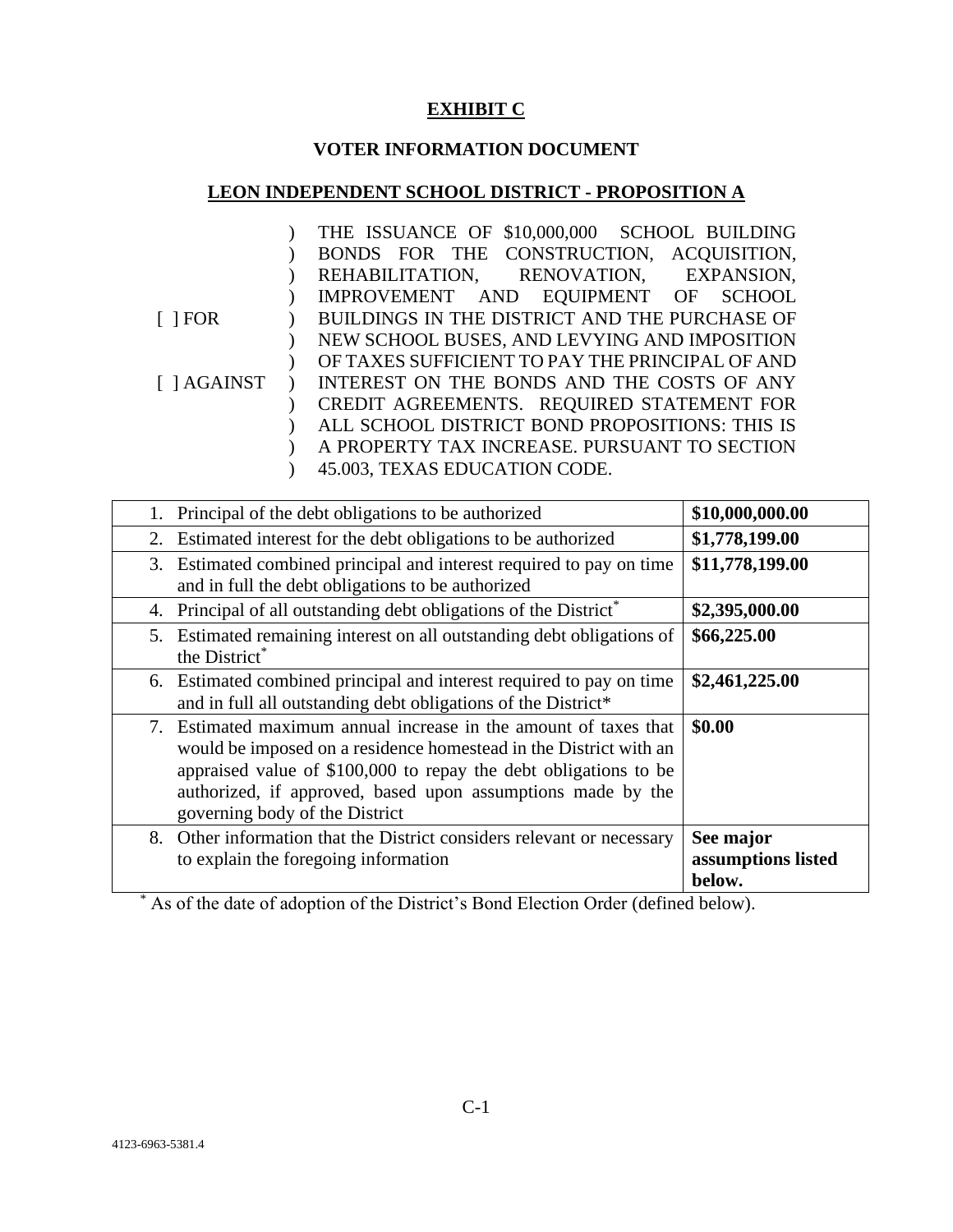### **Major assumptions for statements above, including statement 7:**

(1) Assumed amortization of the District's debt obligations, including outstanding debt obligations and the proposed debt obligations:

|          |                  |                 |                            | <b>Total Proposed Debt</b> |
|----------|------------------|-----------------|----------------------------|----------------------------|
|          |                  |                 | <b>Total Proposed Debt</b> | $Service + Existing$       |
| Term     | <b>Principal</b> | <b>Interest</b> | <b>Service</b>             | Debt                       |
| 12 Years | \$10,000,000.00  | \$1,778,199.00  | \$11,778,199.00            | \$14,239,424.00            |

(2) Assumes changes in estimated future appraised values within the District: 0%

(3) Assumes interest rate on the debt obligations to be issued: 3.25%

(4) As required by Section 1251.052, Texas Government Code, this Voter Information Document has been prepared for the proposition set forth in this Voter Information Document (the "Proposition"), which is being submitted to voters pursuant to an Order Calling School Building Bond Election (the "Bond Election Order"). The estimated maximum annual increase in the amount of taxes that would be imposed on a residence homestead in the District with an appraised value of \$100,000 to repay the debt obligations to be authorized pursuant to the Proposition, if approved, based upon the assumptions made by the governing body of the District in each of the respective voter information document prepared for the Proposition, is \$0.00.

(5) Assumes state-mandated homestead exemption.

(6) Assumes homestead does not qualify for idiosyncratic exemptions, including, but not limited to, the state-mandated (a) \$10,000 homestead exemption for the elderly and disabled (for which tax payments are capped based on the homeowner's tax payment in the year the exemption is obtained), and (b) homestead exemption for disabled veterans and their families, surviving spouses of members of the armed services killed in action and surviving spouses of first responders killed or fatally wounded in the line of duty.

(7) Assumes Permanent School Fund Guarantee of the proposed debt obligations.

The estimates contained in this Voter Information Document are (i) based on certain assumptions (including the major assumptions listed above and assumptions concerning prevailing market and economic conditions at the time(s) of issuance of the bonds) and derived from projections obtained from the District's financial advisor, (ii) subject to change to the extent that actual facts, circumstances and conditions prevailing at the time that the bonds are issued differ from such assumptions and projections, (iii) provided solely in satisfaction of the requirements of Section 1251.052, Texas Government Code, and for no other purpose, without any assurance that such projections will be realized, and (iv) not intended to (and expressly do not) give rise to a contract with voters or limit the authority of the District to issue bonds in accordance with the Proposition submitted by the District's Bond Election Order.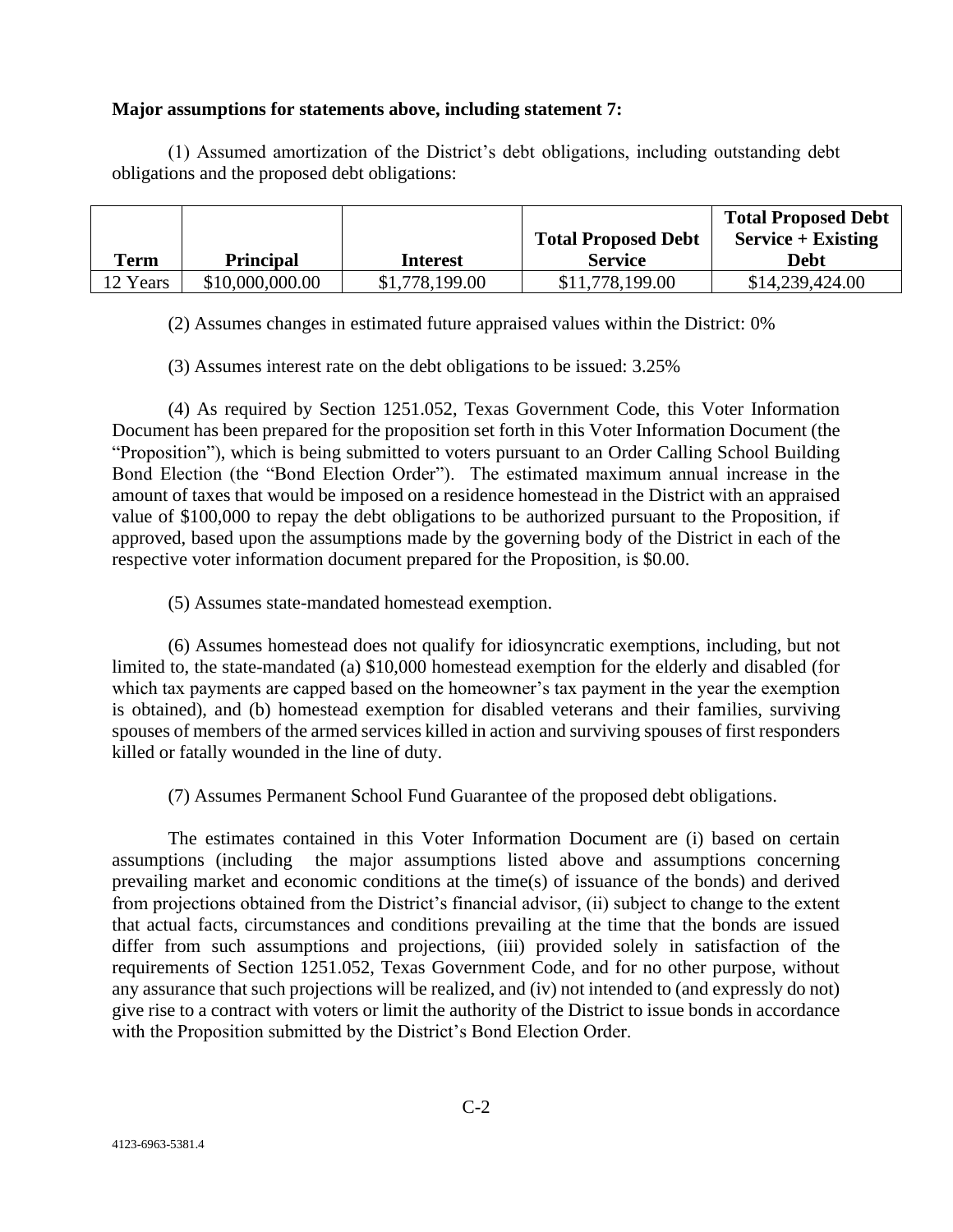## **AVISO DE ELECCIÓN DE BONOS**

### PARA LOS VOTANTES HABILITADOS, RESIDENTES DEL DISTRITO ESCOLAR INDEPENDIENTE DE LEON:

SE NOTIFICA POR EL PRESENTE que se celebrará una elección en dicho DISTRITO el 7 de mayo de 2022, de acuerdo con la siguiente orden:

## **ORDEN PARA CONVOCAR UNA ELECCIÓN DE BONOS PARA EDIFICIOS ESCOLARES**

EN VISTA DE QUE en conformidad con el Capítulo 45 del Código de Educación de Texas, la Junta de Síndicos (la "Junta") del Distrito Escolar Independiente de Leon (el "Distrito") tiene la facultad para emitir bonos; y

EN VISTA DE QUE la Junta ha determinado que es necesario y adecuado convocar y celebrar una elección para obtener la autorización de los votantes para emitir dichos bonos; y

EN VISTA DE QUE el Distrito puede celebrar uno o más convenios electorales (los "Convenios Electorales") con el Condado de Leon, Texas ("Condado de Leon") y/o el Condado de Robertson, Texas ("Condado de Robertson" y junto con el Condado de Leon, los "Condados"), a través del Administrador de Elecciones de Leon (el "Administrador del Condado de Leon") y/o el Administrador de Elecciones del Condado de Robertson (el "Administrador del Condado de Robertson" y junto con el Administrador del Condado de Leon, los "Administradores") y posiblemente otras subdivisiones políticas (las "Participantes"), en conformidad con las leyes del Estado de Texas (el "Estado") y la ley federal aplicable;

### AHORA, POR LO TANTO, LA JUNTA DE SÍNDICOS DEL DISTRITO ESCOLAR INDEPENDIENTE DE LEON ORDENA:

Sección 1. Convocación de la elección, fecha, votantes elegibles y horarios. Se celebrará una elección (la "Elección") el 7 de mayo de 2022 (el "Día de Elección"), fecha que es setenta y ocho (78) días o más posterior a la fecha de la adopción de esta orden (la "Orden de Elección"), dentro del Distrito y por todo el territorio de este, en la cual todos los votantes habilitados residentes del Distrito tendrán derecho a votar. Por la presente, la Junta halla que celebrar la Elección en dicha fecha es de interés público. El horario en el cual estarán abiertos los lugares de votación el Día de Elección será de 7:00 a.m. a 7:00 p.m.

Sección 2. Precintos electorales, lugares de votación, funcionarios electorales. Salvo que se disponga lo contrario en este documento, por la presente, los límites y territorios de los precintos electorales de los Condados que se encuentran parcial o totalmente dentro de los límites territoriales del Distrito son designados como los precintos de votación del Distrito para la Elección y los números de precintos para los precintos electorales del Distrito corresponderán al número de precintos del Condado de cada precinto. Los lugares de votación del Día de Elección serán como se muestra en el **Anexo A** de esta Orden de Elección. Los jueces y los jueces alternos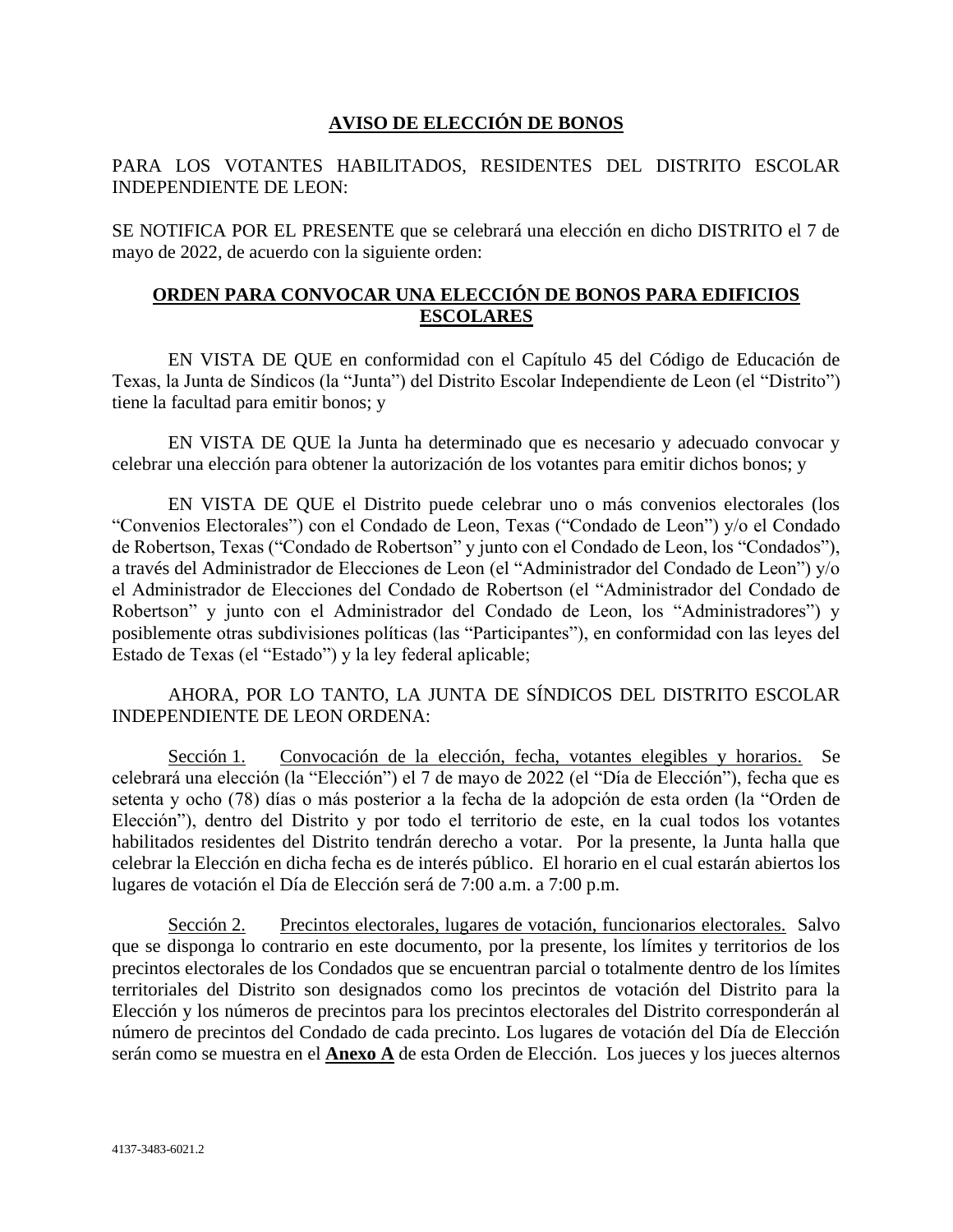de precintos para la Elección serán designados en conformidad con el Código Electoral de Texas (el "Código Electoral").

En caso de que el Superintendente, o su representante designado, determinare periódicamente que (a) un lugar de votación designado más adelante deja de estar disponible o de ser adecuado para tal uso, o que sería para el mayor beneficio del Distrito reubicar dicho lugar de votación, o (b) un juez presidente o juez presidente alterno designado más adelante deja de estar habilitado o de estar disponible, por la presente el Superintendente, o su representante designado, está autorizado para designar por escrito un lugar de votación, un juez presidente o un juez presidente alterno sustitutos, y corregir o modificar los anexos de esta Orden de Elección, y dará dicho aviso, si hay alguno, en conformidad con el Código Electoral y según lo considere suficiente.

Sección 3. Proposición(es). En la Elección se presentará la siguiente proposición (la "Proposición") ante los votantes habilitados residentes del Distrito:

### **DISTRITO ESCOLAR INDEPENDIENTE DE LEON - PROPOSICIÓN A**

¿SE DEBERÁ AUTORIZAR A LA JUNTA DE SÍNDICOS (LA "JUNTA") DEL DISTRITO ESCOLAR INDEPENDIENTE DE LEON (EL "DISTRITO") A EMITIR BONOS DEL DISTRITO, EN UNA O MÁS SERIES O PLAZOS, POR LA CANTIDAD DE \$10,000,000 PARA CONSTRUCCIÓN, REHABILITACIÓN, RENOVACIÓN, AMPLIACIÓN, MEJORA Y EQUIPAMIENTO DE EDIFICIOS ESCOLARES EN EL DISTRITO Y LA COMPRA DE NUEVOS AUTOBUSES ESCOLARES, BONOS QUE VENCERÁN, DEVENGARÁN INTERÉS Y SERÁN EMITIDOS Y VENDIDOS EN CONFORMIDAD CON LA LEY EN EL MOMENTO DE EMISIÓN; Y SE DEBERÁ AUTORIZAR A LA JUNTA A IMPONER Y COMPROMETER, Y HACER TASAR Y RECAUDAR, IMPUESTOS ANUALES AD VALOREM SOBRE TODA PROPIEDAD GRAVABLE EN EL DISTRITO SUFICIENTES, SIN LÍMITE EN CUANTO A TASA O CANTIDAD, PARA PAGAR EL CAPITAL Y EL INTERÉS DE LOS BONOS Y LOS COSTOS DE CUALQUIER ACUERDO DE CRÉDITO (INCLUSO ACUERDOS DE CRÉDITO FIRMADOS O AUTORIZADOS EN ANTICIPO, RELACIÓN O CONEXIÓN CON LOS BONOS), TODO ESTO SEGÚN LO AUTORIZADO POR LA CONSTITUCIÓN Y LAS LEYES DEL ESTADO DE TEXAS Y DE LOS ESTADOS UNIDOS DE AMÉRICA?

Sección 4. Boletas de votación. Las boletas de votación cumplirán con los requisitos del Código Electoral y tendrán escrito o impreso lo siguiente: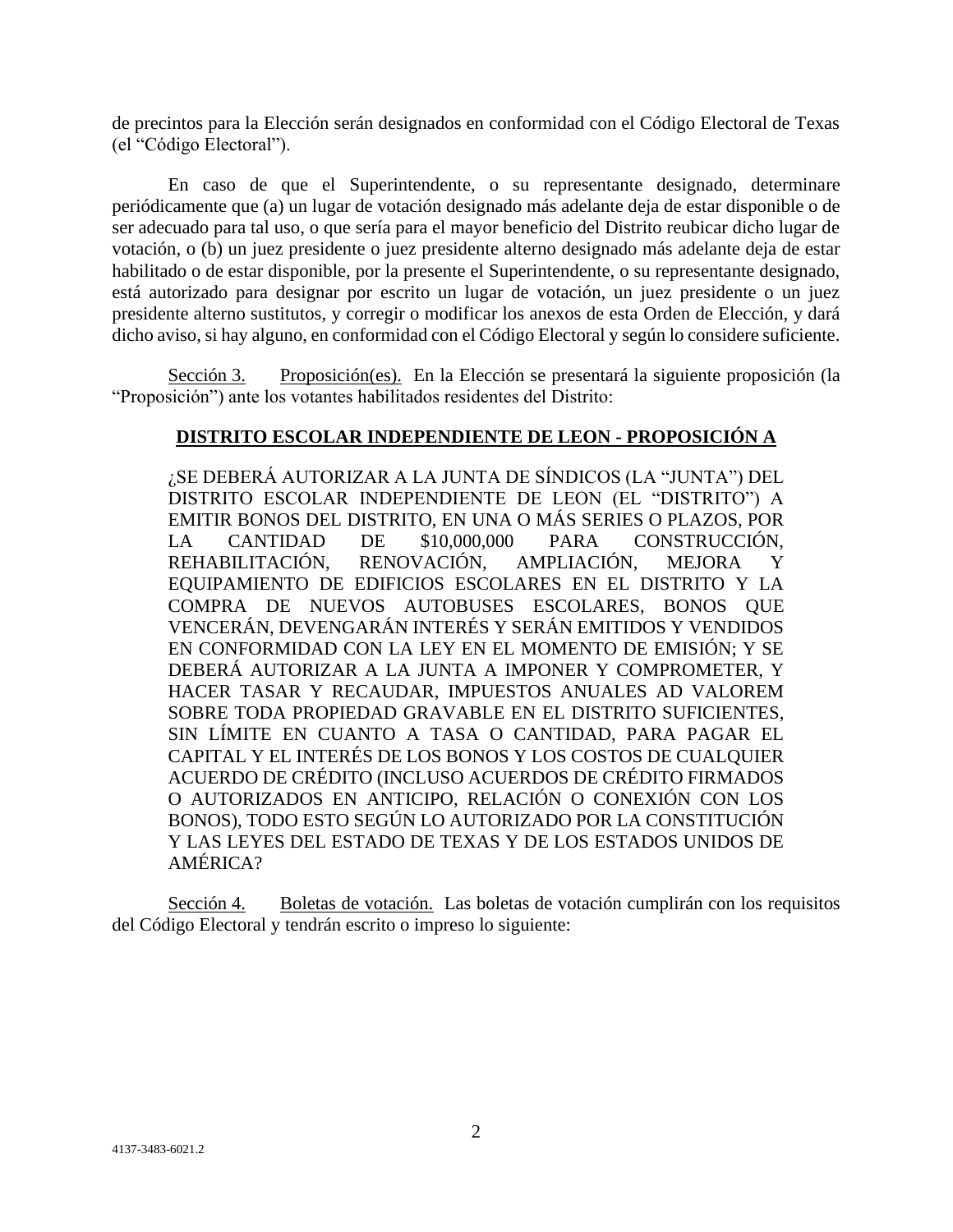### **DISTRITO ESCOLAR INDEPENDIENTE DE LEON - PROPOSICIÓN A**

[ ] A FAVOR [ ] EN CONTRA  $\mathcal{L}$  $\mathcal{L}$  $\mathcal{L}$  $\mathcal{L}$  $\mathcal{L}$  $\mathcal{L}$  $\mathcal{L}$  $\mathcal{L}$  $\mathcal{L}$  $\mathcal{L}$  $\mathcal{L}$  $)$  $\mathcal{L}$ LA EMISIÓN DE \$10,000,000 EN BONOS PARA EDIFICIOS ESCOLARES PARA LA CONSTRUCCIÓN, ADQUISICIÓN, REHABILITACIÓN, RENOVACIÓN, AMPLIACIÓN, MEJORA Y EQUIPAMIENTO DE EDIFICIOS ESCOLARES EN EL DISTRITO Y LA COMPRA DE NUEVOS AUTOBUSES ESCOLARES, Y EL GRAVÁMEN Y LA IMPOSICIÓN DE IMPUESTOS SUFICIENTES PARA PAGAR EL CAPITAL Y EL INTERÉS DE LOS BONOS Y LOS COSTOS DE CUALQUIER ACUERDO DE CRÉDITO. DECLARACIÓN REQUERIDA PARA TODAS LAS PROPOSICIONES DE BONOS DE DISTRITOS ESCOLARES: ESTO ES UN AUMENTO AL IMPUESTO PREDIAL. EN CONFORMIDAD CON LA SECCIÓN 45.003 DEL CÓDIGO DE EDUCACIÓN DE TEXAS.

Sección 5. Votación. Se podrán usar máquinas de votación electrónica para celebrar y organizar la Elección el Día de Elección; sin embargo, se dispone que, en caso de que no sea posible el uso de dichas máquinas de votación electrónica, la Elección se pueda celebrar el Día de Elección mediante el uso de boletas de votación de papel (salvo que se disponga lo contrario en esta sección). Se pueden usar máquinas de votación electrónica o boletas de votación de papel para la votación anticipada en persona (salvo que se disponga lo contrario en esta sección). En conformidad con el Código Electoral, el Distrito deberá proporcionar por lo menos un sistema de votación de fácil acceso en cada lugar de votación utilizado en la Elección. Dicho sistema de votación cumplirá con las leyes de Texas y federales que establecen el requisito para sistemas de votación que permitan a los votantes con discapacidades físicas emitir un voto secreto. Se podrán usar boletas de papel para la votación anticipada por correo.

Cada votante que desee votar a favor de una proposición pondrá una marca indicando "A FAVOR" de la proposición, y cada votante que desee votar en contra de la proposición pondrá una marca en la boleta indicando "EN CONTRA" de la proposición. La votación se llevará a cabo en conformidad con el Código Electoral.

Sección 6. Votación anticipada. La votación anticipada, tanto en persona como por correo, se llevará a cabo en conformidad con el Código Electoral. La votación anticipada en persona se llevará a cabo en los lugares, las fechas y los horarios como se muestran en el Anexo B. La votación anticipada en persona empezará el lunes 25 de abril de 2022 y terminará el martes 3 de mayo de 2022.

Para que la puedan usar aquellos votantes que por ley tienen derecho a votar por anticipado por correo, el oficial de votación anticipada proporcionará a cada votante una boleta de votación con instrucciones para marcar la boleta indicando si vota "A FAVOR" o "EN CONTRA" de cada Proposición.

Por la presente, la Junta designa a la Administradora del Condado de Leon como el oficial de votación anticipada regular para la porción del Distrito dentro del Condado de Leon y a la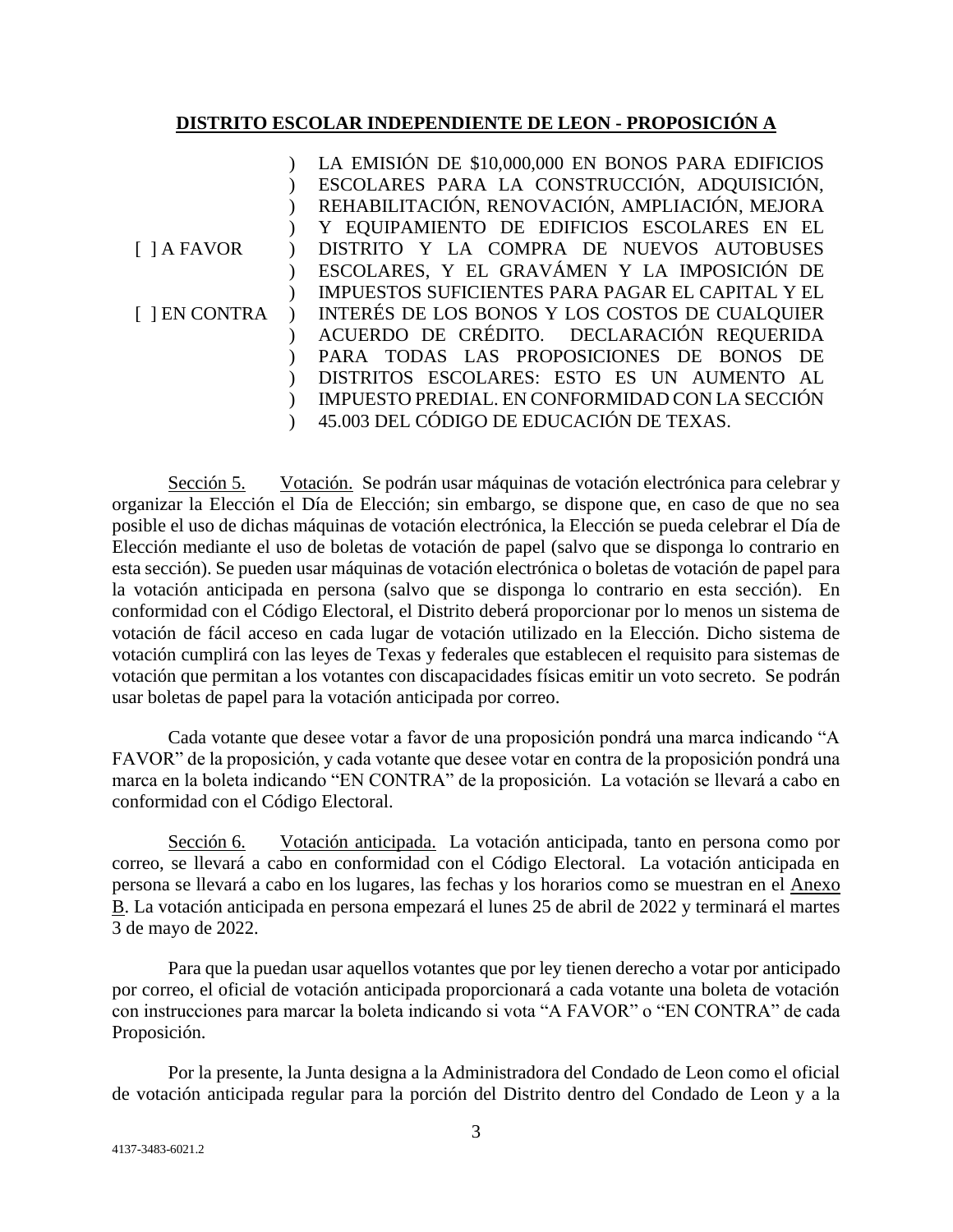Administradora del Condado de Robertson como el oficial de votación anticipada regular para la porción del Distrito dentro del Condado de Robertson. La información de contacto o direcciones de entrega de cada Administradora para las solicitudes de boletas para votar por correo postal y otros asuntos relacionados con la elección es la siguiente:

#### **Condado de Leon**

**Nombre:** Sra. Donna Golden **Dirección postal oficial:** PO Box 1239, Centerville, TX 75833 **Dirección física:** 155 N. Cass Street, Centerville, TX 75833 **Dirección de correo electrónico:** [donna.golden@co.leon.tx.us](mailto:donna.golden@co.leon.tx.us)  **Teléfono:** (903) 536-4469 **Fax:** (903) 536-1773 **Dirección del sitio web:** <https://www.co.leon.tx.us/page/leon.Elections>

#### **Condado de Robertson**

**Nombre:** Sra. Rebekah Callaway **Dirección postal oficial:** P.O. Box 819, Franklin, TX 77856 **Dirección física:** 601 North Hearne Street, Franklin, TX 77856 **Dirección de correo electrónico:** [elections.dept@co.robertson.tx.us](mailto:elections.dept@co.robertson.tx.us) **Teléfono:** (979) 828-5726 **Fax:** (979) 828-4584 **Dirección del sitio web:** <https://www.co.robertson.tx.us/page/robertson.Elections>

Por la presente, se autoriza e instruye a las Administradoras a que designen un consejo de boletas de votación anticipada y a los demás funcionarios necesarios para llevar a cabo la votación anticipada de la Elección.

Sección 7. Celebración de la Elección. La Elección la llevarán a cabo funcionarios electorales, incluidos jueces y jueces alternos o funcionarios de los precintos designados por la Junta, en conformidad con los Convenios Electorales, el Código de Educación, el Código Electoral y la Constitución y leyes del Estado y de los Estados Unidos de América. El Presidente de la Junta, el Superintendente y sus respectivos representantes designados están autorizados a celebrar, firmar y formalizar uno o más Convenios Electorales, en conformidad con las disposiciones aplicables del Código Electoral. Por la presente, se incorporan a esta Orden de Elección los términos y las disposiciones de cada Convenio Electoral. En la medida en que existiere algún conflicto entre esta Orden de Elección y un Convenio Electoral, los términos y las disposiciones del Convenio Electoral prevalecerán, y el Presidente de la Junta, el Superintendente y sus respectivos representantes designados están autorizados a realizar correcciones, cambios, revisiones y modificaciones de ese tipo a esta Orden de Elección, incluso a sus anexos, según lo consideren necesario o adecuado para cumplir con el Convenio Electoral, para cumplir con la ley estatal y federal aplicable y para poner en práctica la intención de la Junta, como queda de manifiesto a través de esta Orden de Elección. Las Administradoras serán responsables de establecer la estación central de conteo de los votos emitidos en la Elección y de designar el personal necesario para dicha estación.

Sección 8. Materiales bilingües de la Elección. Todos los avisos, instrucciones y boletas de votación relacionados con la Elección serán proporcionados a los votantes tanto en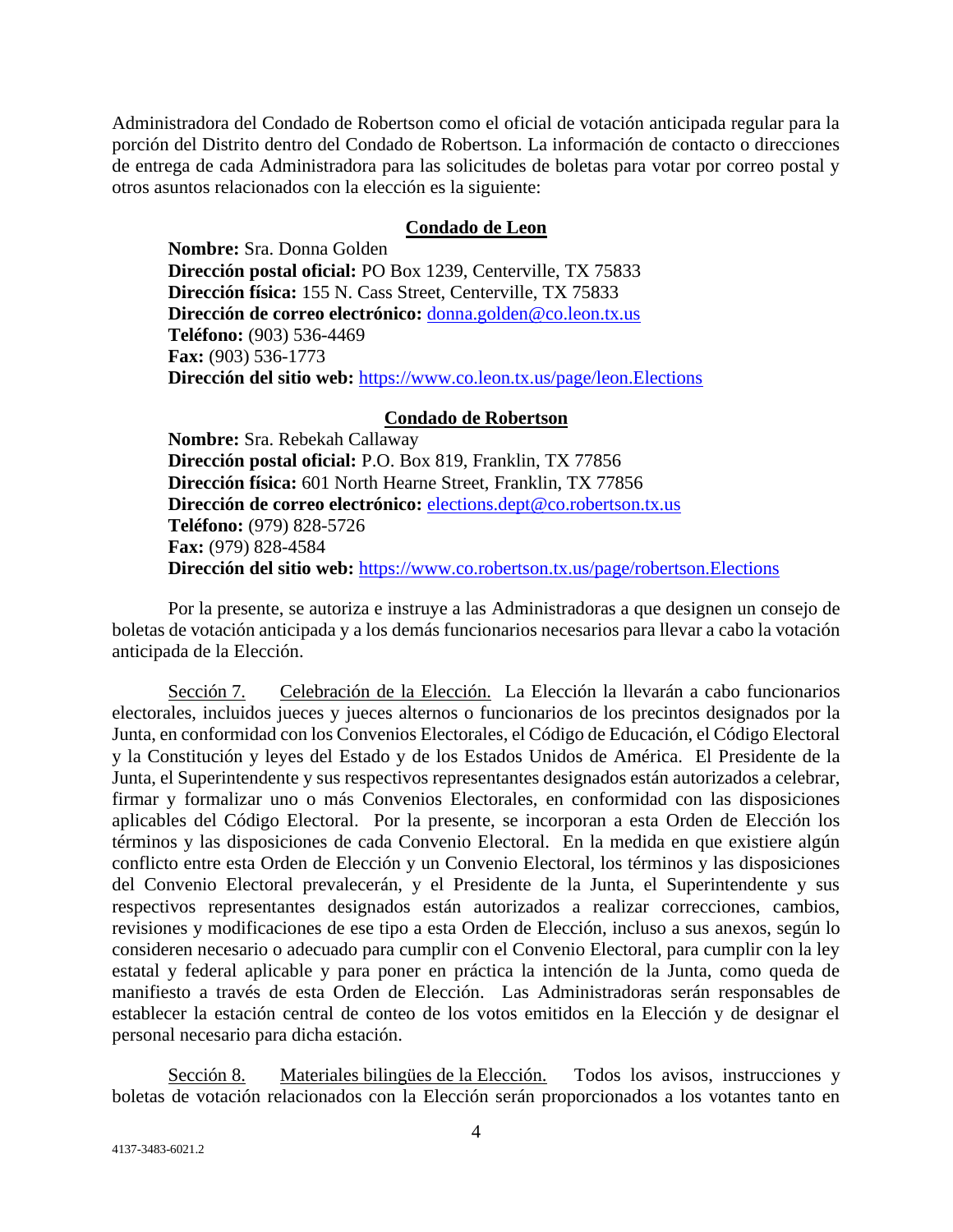inglés como en español, y se pondrán a disposición personas capaces de desempeñarse como traductores en inglés y en español para asistir a los votantes de habla hispana a entender y participar en el proceso electoral.

Sección 9. Entrega de votos emitidos, conteo, tabulación, escrutinio de resultados, declaración de resultados. Las boletas de votación serán contadas por uno o más equipos de funcionarios electorales designados por los jueces presidentes, y cada equipo estará integrado por dos funcionarios electorales o más. Después de concluir sus responsabilidades en virtud del Código Electoral, que incluyen el recuento de los votos emitidos y la tabulación de los resultados, el juez presidente deberá entregar una declaración por escrito con los resultados de la Elección al Distrito de acuerdo con el Código Electoral. La Junta hará el escrutinio y declarará los resultados de la Elección.

Si una mayoría de los votantes habilitados residentes del Distrito que votan en la Elección, incluso aquellos que votan por anticipado, votaran a favor de una Proposición, entonces será autorizada la emisión y venta de los bonos descritos en la Proposición, por la cantidad máxima indicada en ella, y los bonos se emitirán y venderán al precio o precios y en las denominaciones que la Junta determine que sean para el mayor beneficio del Distrito.

Sección 10. Capacitación de los funcionarios electorales. En conformidad con el Código Electoral, se podrá realizar un curso público de capacitación para todos los funcionarios electorales según lo planifiquen o contraten los Administradores.

Sección 11. Aviso de Elección; Documento de información para los votantes Se dará aviso de la Elección como lo exigen el Código Electoral y otras leyes que correspondan. Por la presente, se aprueba un documento de información para los votantes para cada Proposición en la forma adjunta a este documento, junto con ciertas revisiones que pueda aprobar el Superintendente, y se publicará de acuerdo con la ley, si así lo requiriese. En la medida requerida por la ley, cada aviso de la Elección incluirá el sitio web del Distrito, el cual es [https://www.leonisd.net/.](https://www.leonisd.net/)

Sección 12. Aviso de asamblea. La Junta halla, determina, detalla y declara oficialmente que se colocó un aviso por escrito con la fecha, la hora, el lugar y el asunto de la asamblea en la cual esta Orden de Elección es adoptada, en una cartelera de anuncios ubicada en un lugar conveniente para el público en las oficinas administrativas del Distrito por al menos setenta y dos (72) horas antes de la hora programada de la asamblea; que se dio aviso telefónico o telegráfico de tal asamblea a todos los medios de prensa que acordaron pagar todos y cada uno de los gastos incurridos por el Distrito en conexión con la entrega de dicho aviso, ambos como lo requiere la Ley de Asambleas Públicas, Capítulo 551 del Código de Gobierno de Texas y sus enmiendas; y que tal asamblea estuvo abierta al público según lo requiere la ley en todo momento en que esta Orden de Elección y su asunto fueron tratados, considerados y se tomaron medidas oficiales al respecto.

Sección 13. Declaración de información obligatoria.

(a) Conforme a la Sección 3.009 del Código Electoral de Texas: (i) el lenguaje de la proposición que aparecerá en la boleta de votación se describe en la Sección 4 de esta Orden de Elección, (ii) los propósitos para los cuales se autorizarán los bonos se describen en la Sección 3 de esta Orden de Elección, (iii) la cantidad de capital de bonos a autorizar se describe en la Sección 3 de esta Orden de Elección, (iv) si la emisión de bonos es autorizada por los votantes, se pueden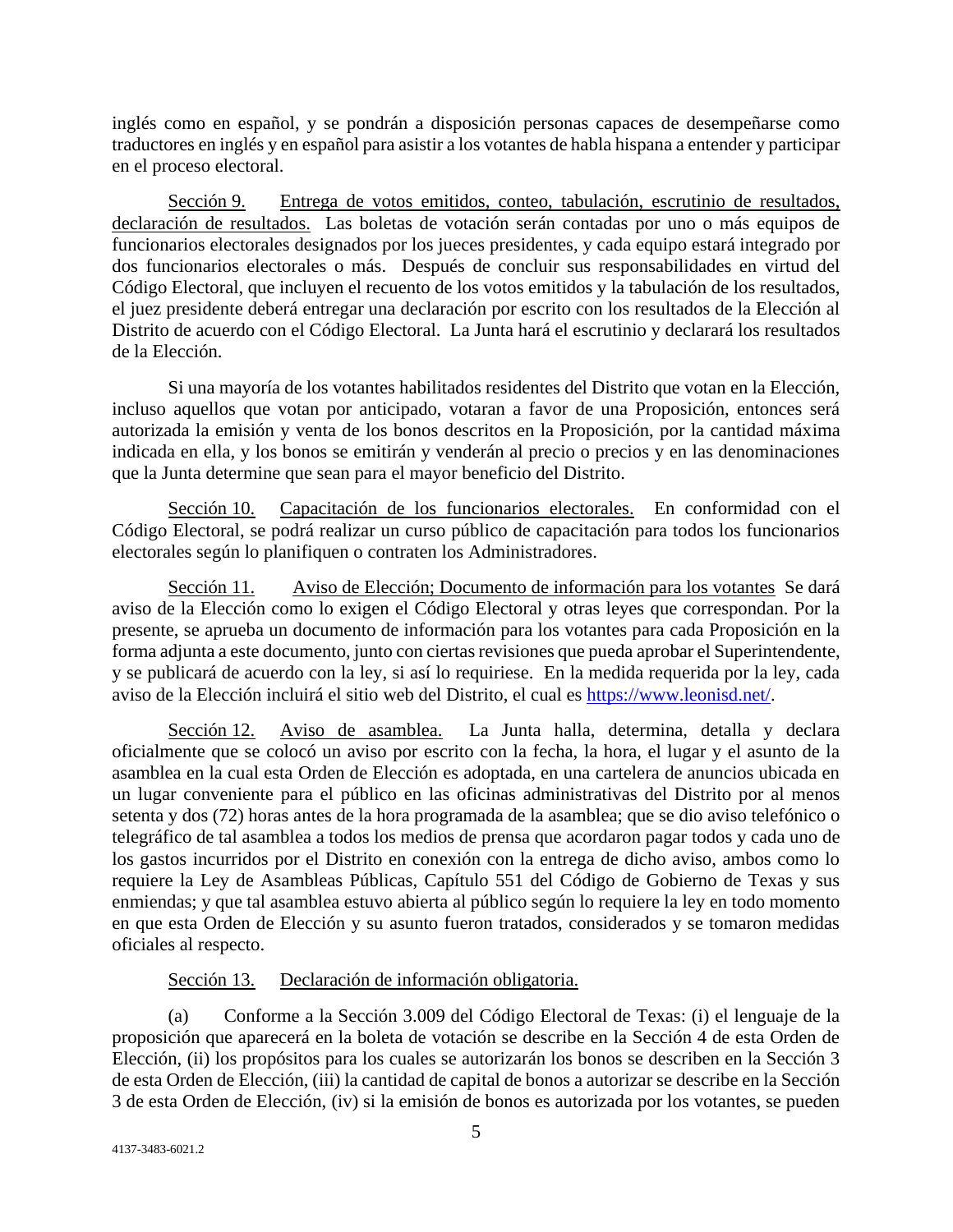aplicar los impuestos suficientes, sin límite de tasa o cantidad, para pagar el capital y los intereses de los bonos y los costos de cualquier acuerdo de crédito, como se describe en la Sección 3 de esta Orden de Elección, (v) los bonos autorizados conforme a esta Orden de Elección pueden emitirse para vencer durante un período de años especificado (sin exceder lo que sea menos, 40 años o el número de años máximo autorizado por la ley) y devengar interés a la tasa o tasas (que no excedan el 15%), conforme lo autoriza la ley y lo determina la Junta, (vi) a la fecha de la adopción de esta Orden de Elección, la cantidad total del capital pendiente de las obligaciones de deuda del Distrito es de \$2,395,000.00 y la cantidad total de interés pendiente sobre las obligaciones de deuda del Distrito es de \$66,225.00, y (vii) la tasa del impuesto ad valorem para el servicio de deuda del Distrito a la fecha de adopción de esta Orden de Elección es de \$0.130000 por cada \$100 de propiedad gravable.

(b) Según las condiciones del mercado a la fecha de esta Orden de Elección, la tasa de interés máxima efectiva neta para cualquier serie de bonos se estima en 3.25%. Dicha tasa de interés máxima estimada se provee a título informativo, pero no es un límite sobre la tasa de interés a la que pueden venderse los bonos o cualquier serie de ellos. Además, el estimado contenido en esta subsección (b): (i) se basa en determinadas suposiciones (incluidas las suposiciones acerca de las condiciones prevalecientes del mercado y económicas al momento o momentos de emisión de los bonos) y se deriva de las proyecciones obtenidas del asesor financiero del Distrito, (ii) está sujeto a cambios en la medida en que los hechos, las circunstancias y las condiciones reales prevalecientes al momento de emisión de los bonos difieran de tales suposiciones y proyecciones, (iii) se provee exclusivamente para cumplir con los requisitos de la Sección 3.009 del Código Electoral de Texas y sin ningún otro propósito, sin ninguna garantía de que tales proyecciones se manifestarán, y (iv) no está previsto para dar ni da lugar a un contrato con los votantes o limitar la autoridad de la Junta de emitir bonos de acuerdo con la Proposición presentada por esta Orden de Elección.

Sección 14. Autoridad del Superintendente. El Superintendente tendrá la autoridad para tomar, o hacer que se tomen, todas las medidas razonables o necesarias para asegurar que la Elección sea celebrada de forma imparcial y que los resultados sean debidamente contados y tabulados para ser escrutados por la Junta, medidas que por la presente son ratificadas y confirmadas. Sin limitar la generalidad de la oración inmediatamente precedente, por la presente se autoriza al Superintendente y a sus representantes designados a completar y actualizar, según sea necesario, los anexos adjuntos a este documento con cualquier modificación o cambio o agregados a los lugares de votación y otra información, según sea necesario.

Sección 15. Autorización para firmar. El Presidente o Vicepresidente de la Junta está autorizado a firmar y el Secretario de la Junta está autorizado a atestiguar esta Orden de Elección en nombre de la Junta; y el Presidente o Vicepresidente de la Junta está autorizado a tomar cualquier otra medida legal y necesaria en relación con la celebración y consumación de la Elección.

Sección 16. Fecha de entrada en vigencia. Esta Orden de Elección entra en vigencia inmediatamente después de su aceptación y aprobación.

## [*Sigue la página de firmas*]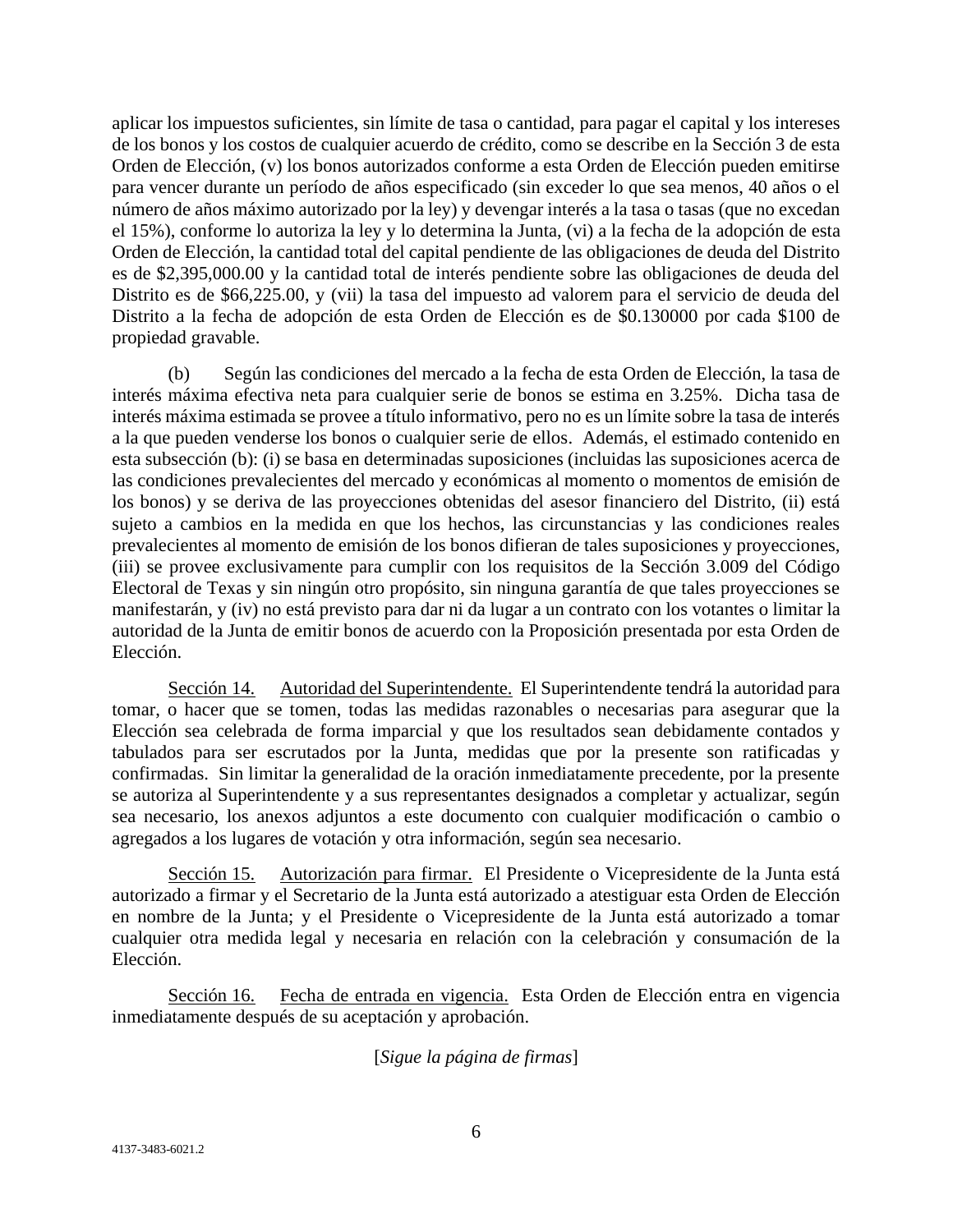ACEPTADA Y APROBADA el 15 de febrero de 2022.

*/firma/ Kyle Futrell*

 $\overline{a}$ 

Presidente de la Junta de Síndicos

### ATESTIGUA:

l

*/firma/ Chad Thomas*

Secretaria de la Junta de Síndicos

Página de firmas Distrito Escolar Independiente de Leon Orden para Convocar una Elección de Bonos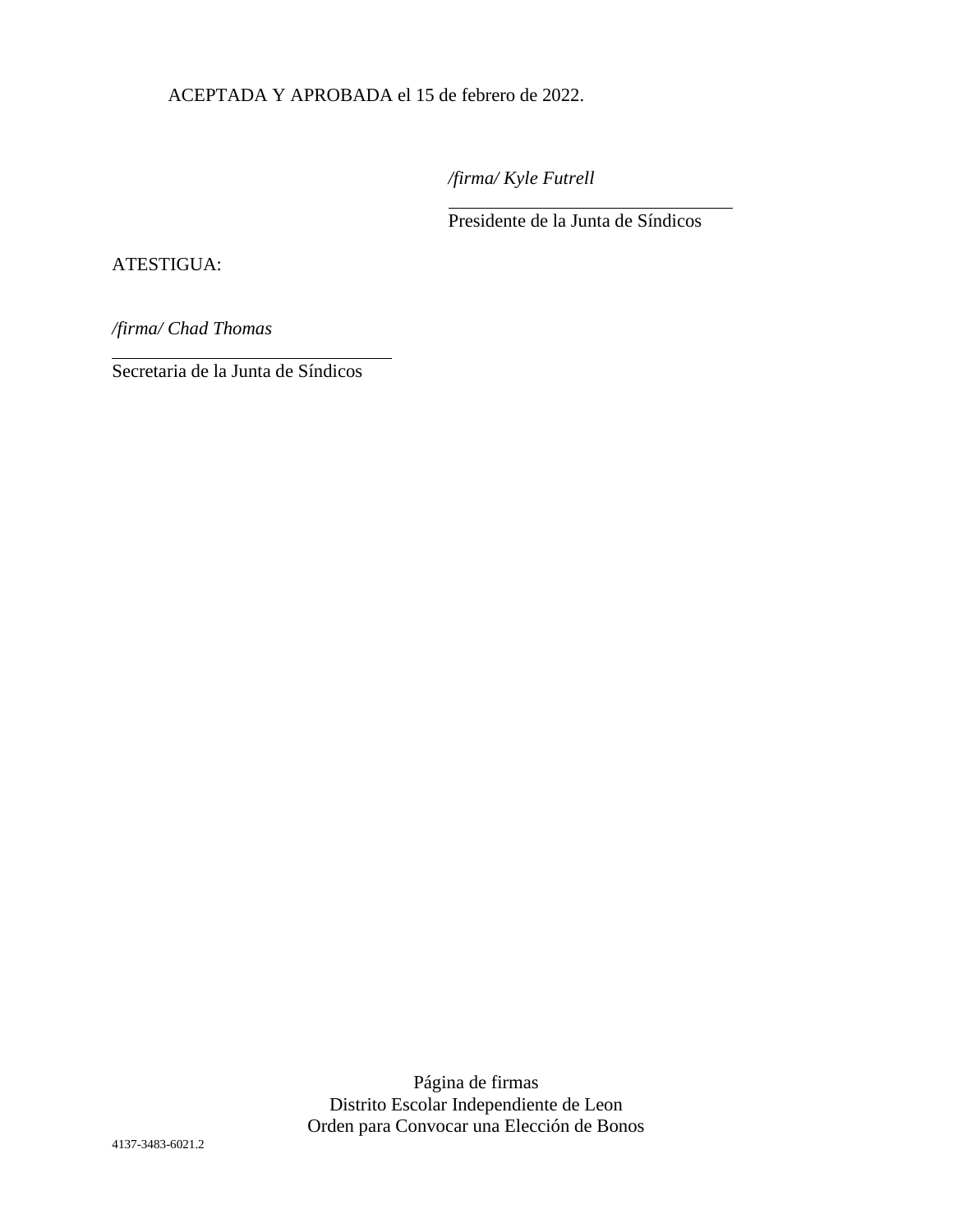# **ANEXO A**

# **LUGARES DE VOTACIÓN PARA EL DÍA DE ELECCIÓN (En el horario de 7:00 a.m. a 7:00 p.m.)**

# **Condado de Leon**

| <b>PRECINTOS</b><br><b>ELECTORALES</b> | LUGAR DE VOTACIÓN                     |
|----------------------------------------|---------------------------------------|
| $1, 2, 3$ y 14                         | <b>Centerville Municipal Building</b> |
|                                        | 325 East St. Mary's                   |
|                                        |                                       |
|                                        | Centerville, TX 75833                 |
| 4, 5 y 6                               | Masonic Lodge                         |
|                                        | 150 N. 3rd Street                     |
|                                        | Normangee, TX 77871                   |
| 7                                      | <b>Marquez Community Center</b>       |
|                                        | 141 N. Pearl                          |
|                                        | Marquez, TX 77865                     |
| 8 y 9                                  | Jewett Civic Center - Community Room  |
|                                        | 111 N. Robinson Avenue                |
|                                        | Jewett, TX 75846                      |
| $10, 11$ y $13$                        | <b>Buffalo Civic Center</b>           |
|                                        | 941 N. Hill                           |
|                                        | Buffalo, TX 75831                     |
| 12                                     | County Barn #2                        |
|                                        | 119 W. Front Street                   |
|                                        | Oakwood, TX 75855                     |

## **Condado de Robertson**

| <b>PRECINTO</b><br><b>ELECTORAL</b> | LUGAR DE VOTACIÓN         |
|-------------------------------------|---------------------------|
|                                     | <b>Seale Fire Station</b> |
|                                     | 10473 FM 937              |
|                                     | Thornton, TX, 76687-2655  |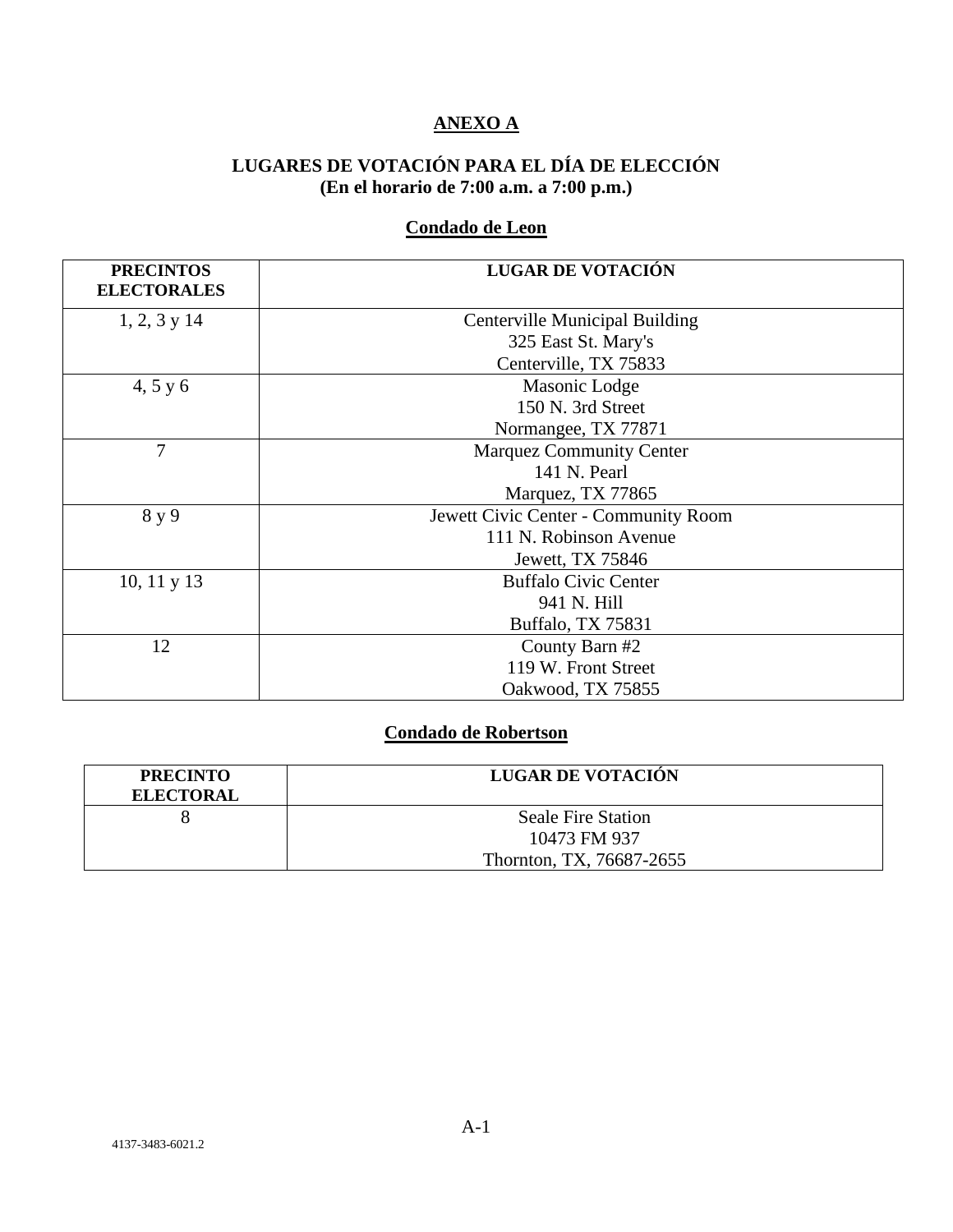## **ANEXO B**

# **LUGARES Y HORARIOS DE VOTACIÓN ANTICIPADA**

### **Condado de Leon**

#### **For early voting, a voter may vote at any of the locations listed below:**

*(Para Votación Adelantada, los votantes podrán votar en cualquiera de las ubicaciones nombradas abajo.)*

| Locations for Main & Branch                                 | Days and Hours of Operation                                                           |  |
|-------------------------------------------------------------|---------------------------------------------------------------------------------------|--|
| Early Voting Polling Places<br>Include Name of Building $&$ |                                                                                       |  |
| Address                                                     | Días y Horas Hábiles                                                                  |  |
| (Ubicación de las casillas electorales de votación          |                                                                                       |  |
| adelantada) (Incluir Nombre del Edificio y Dirección)       |                                                                                       |  |
| Election Administrator's Office; Annex II*                  | Monday, April 25 <sup>th</sup> - Tuesday, May 3 <sup>rd</sup> , 2022                  |  |
| 155 N. Cass, 2nd Floor                                      | Monday – Friday only, $8:00$ A.M. - $5:00$ P.M., open                                 |  |
| Centerville, TX 75833                                       | during lunch.                                                                         |  |
|                                                             | Lunes 25 de abril – martes 3 de mayo de 2022                                          |  |
|                                                             | Solo de lunes a viernes, de $8:00$ a.m. $-5:00$<br>p.m., abierto durante el almuerzo  |  |
| Leon ISD Administration Building                            | Monday, April 25 <sup>th</sup> - Tuesday, May 3 <sup>rd</sup> , 2022                  |  |
| 12168 Hwy 79 W<br>Jewett, TX 75846                          | Monday – Friday only, $8:00$ A.M. - $3:00$ P.M., open<br>during lunch.                |  |
|                                                             | Lunes 25 de abril – martes 3 de mayo de 2022                                          |  |
|                                                             | Solo de lunes a viernes, de $8:00$ a.m. $-3:00$<br>p.m., abierto durante el almuerzo. |  |
| Normangee ISD - Administration Conference Room              | Monday, April 25 <sup>th</sup> - Tuesday, May 3 <sup>rd</sup> , 2022                  |  |
| 116 Spur #3<br>Normangee, TX 77871                          | Monday – Friday only, 8:00 A.M. - 4:00 P.M., open<br>during lunch                     |  |
|                                                             | Lunes 25 de abril – martes 3 de mayo de 2022                                          |  |
|                                                             | Solo de lunes a viernes, de 8:00 a. m. - 4:00 p.m., abierto durante el almuerzo       |  |

## **Condado de Robertson**

### **Fechas y horarios de votación anticipada:**

25 de abril - 29 de abril; 8:00 am - 4:30 pm 30 de Abril; 10:00 - 18:00 2 de mayo – 3 de mayo; 7:00 am - 7:00 pm

### **Lugares de votación anticipada:**

Robertson County Election Center, 601 N Hearne St, Franklin, TX 77856\* Hearne Public Safety Building, 306 W 3rd St, Hearne, TX 77859 JP #4 Office 113 Jack St, Bremond, TX 76629

\* Lugar principal de votación anticipada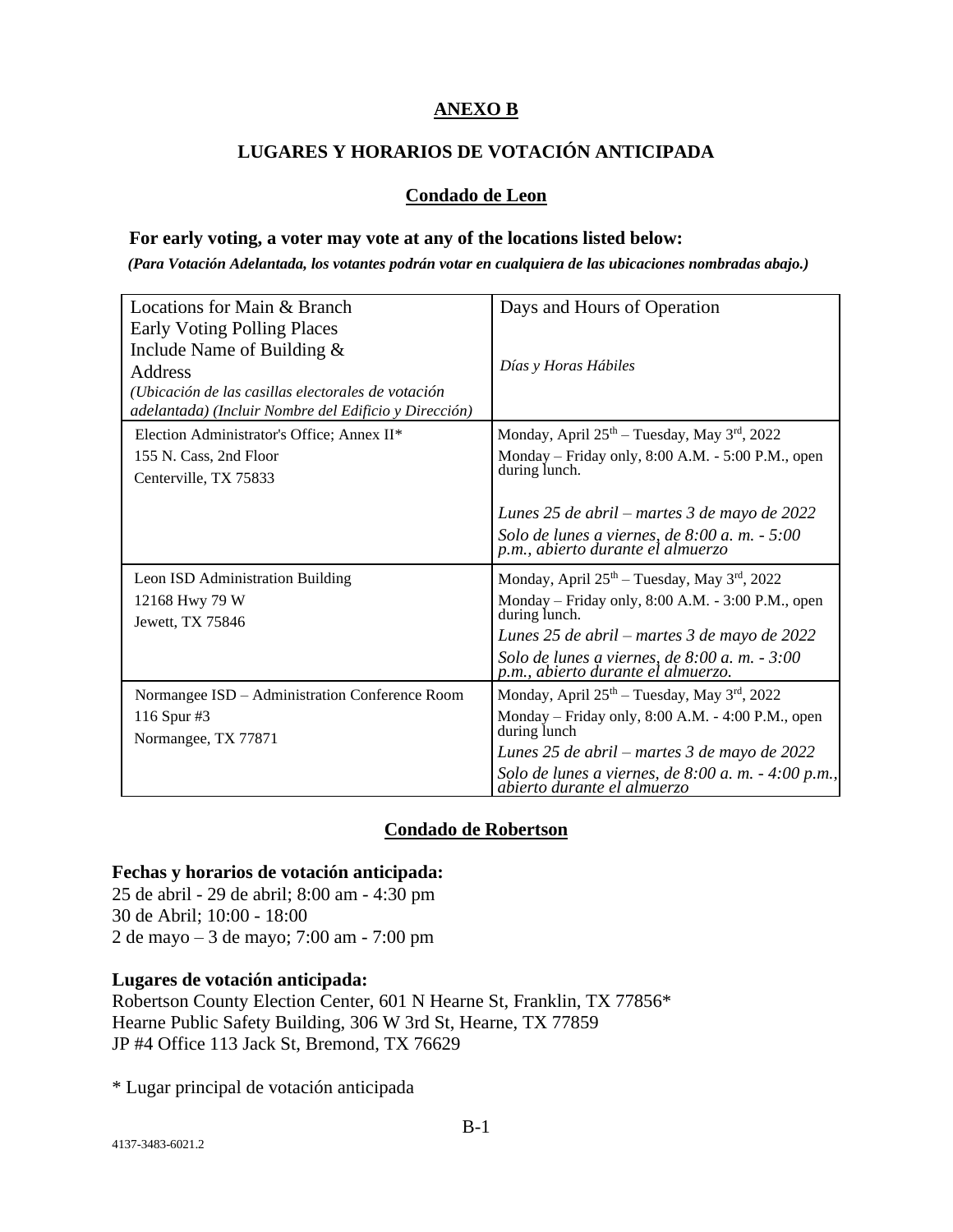# **ANEXO C**

# **DOCUMENTO DE INFORMACIÓN PARA LOS VOTANTES**

# **DISTRITO ESCOLAR INDEPENDIENTE DE LEON - PROPOSICIÓN A**

|                    | LA EMISIÓN DE \$10,000,000 EN BONOS PARA EDIFICIOS      |
|--------------------|---------------------------------------------------------|
|                    | ESCOLARES PARA LA CONSTRUCCIÓN, ADQUISICIÓN,            |
|                    | REHABILITACIÓN, RENOVACIÓN, AMPLIACIÓN, MEJORA Y        |
|                    | EQUIPAMIENTO DE EDIFICIOS ESCOLARES EN EL DISTRITO Y LA |
| $\lceil$   A FAVOR | COMPRA DE NUEVOS AUTOBUSES ESCOLARES, Y EL GRAVÁMEN     |
|                    | Y LA IMPOSICIÓN DE IMPUESTOS SUFICIENTES PARA PAGAR EL  |
|                    | CAPITAL Y EL INTERÉS DE LOS BONOS Y LOS COSTOS DE       |
| [ ] EN CONTRA      | CUALQUIER ACUERDO DE CRÉDITO. DECLARACIÓN REQUERIDA     |
|                    | PARA TODAS LAS PROPOSICIONES DE BONOS DE DISTRITOS      |
|                    | ESCOLARES: ESTO ES UN AUMENTO AL IMPUESTO PREDIAL. EN   |
|                    | CONFORMIDAD CON LA SECCIÓN 45.003 DEL CÓDIGO DE         |
|                    | EDUCACIÓN DE TEXAS.                                     |

| Capital de las obligaciones de deuda a autorizar<br>1.                                                                                                                                                                                                                                                                         | \$10,000,000.00                                                                   |
|--------------------------------------------------------------------------------------------------------------------------------------------------------------------------------------------------------------------------------------------------------------------------------------------------------------------------------|-----------------------------------------------------------------------------------|
| Interés estimado de las obligaciones de deuda a autorizar<br>2.                                                                                                                                                                                                                                                                | \$1,778,199.00                                                                    |
| Estimado de la combinación de capital e interés requerida para<br>3.<br>pagar en su totalidad y oportunamente las obligaciones de deuda a<br>autorizar                                                                                                                                                                         | \$11,778,199.00                                                                   |
| Capital de todas las obligaciones de deuda pendientes del Distrito*<br>4.                                                                                                                                                                                                                                                      | \$2,395,000.00                                                                    |
| Interés estimado restante sobre todas las obligaciones de deuda<br>5.<br>pendientes del Distrito*                                                                                                                                                                                                                              | \$66,225.00                                                                       |
| 6. Estimado de la combinación de capital e interés requerida para<br>pagar en su totalidad y oportunamente todas las obligaciones de<br>deuda pendientes del Distrito*                                                                                                                                                         | \$2,461,225.00                                                                    |
| Aumento anual, máximo y estimado en la cantidad de impuestos<br>7.<br>que se impondrían sobre una residencia principal en el Distrito con<br>una tasación fiscal de \$100,000 para pagar las obligaciones de<br>deuda a autorizar, si se aprueban, según las suposiciones realizadas<br>por el órgano de gobierno del Distrito | \$0.00                                                                            |
| Otra información que el Distrito considere relevante o necesaria<br>8.<br>para explicar la información precedente                                                                                                                                                                                                              | <b>Consultar las</b><br>suposiciones<br>importantes<br>expuestas más<br>adelante. |

\* A la fecha de adopción de la Orden de Elección de Bonos del Distrito (definida abajo).